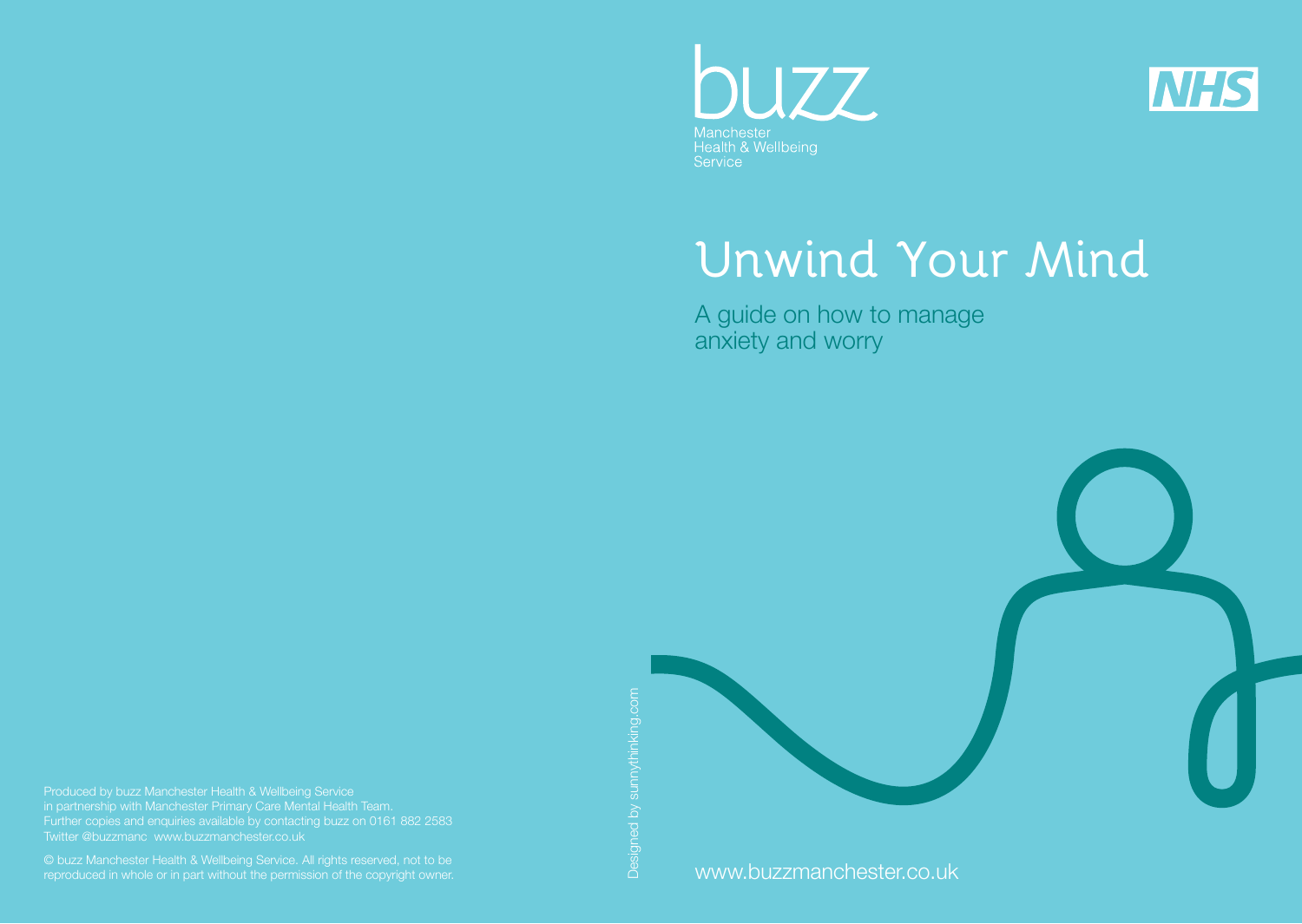**This guide is one of a series about mental health and wellbeing by buzz Manchester Health & Wellbeing Service. You can find more guides at www.mhim.org.uk**

**'Unwind Your Mind' is all about anxiety and worry and learning how to manage the impact they have on your life.** 

# **Contents**

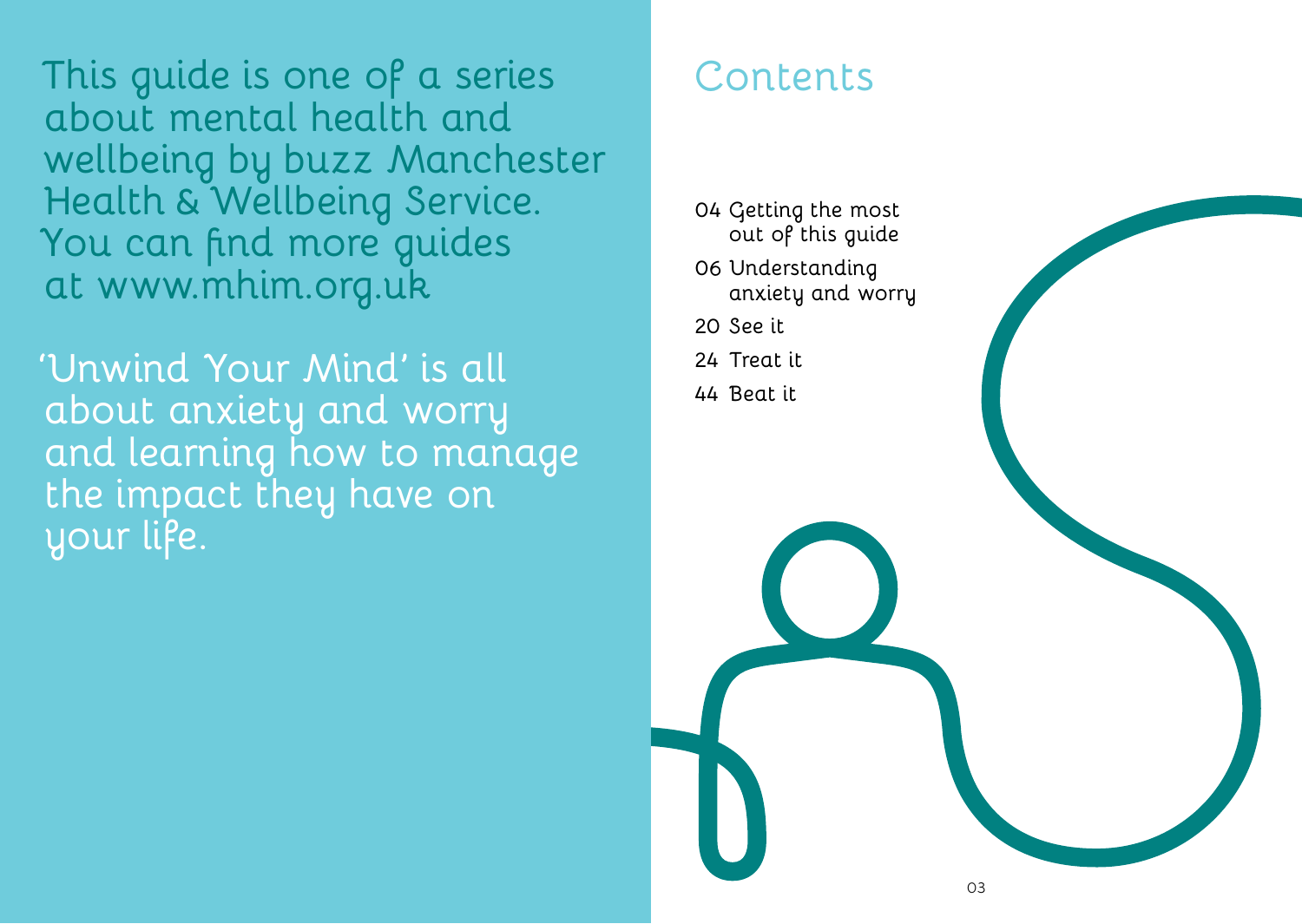# **Getting the most out of this guide**

### **This guide provides a range of tools to help you to manage anxiety and worry.**

You may wish to start by trying one of the tools in this guide, then move on to try some of the others at your own pace.

This guide looks at anxiety in more detail. It will help you understand how your thoughts are affecting your life. It will also show you some ideas for challenging those unhelpful thoughts, so you can unwind your mind.

At the end of the quide there are details about where to get more information, help and treatment.

If you find it hard to work through this guide, you might find it useful to talk to someone. This could be a health worker such as your doctor or practice nurse. Your focus, energy and motivation levels may be low right now; so there may be things it would be better to try first.

### **Understanding anxiety and worry**

This section explores what anxiety is. It explains how people can get into a vicious cycle of anxiety and worry.

### **See it**

This section will help you to assess how anxiety is affecting your life. It will help you to see what is keeping your anxiety going.

### **Treat it**

This section has a range of tips to help you deal with anxiety and worry.

### **Beat it**

This section gives you more ideas on how to make progress. It also lists where you can get further support.

As you read this guide, it will ask you to think about what is going on in your life and how you are feeling. There are spaces in the guide for you to write things down. You may find that this helps you think more clearly about how you feel.

### **What you'll need:**

- A pen and maybe a notebook for extra notes
- Time for reading and thinking about how you can help yourself
- Somewhere quiet to read and think
- To keep going and pace yourself by taking one step at a time
- Support from a family member, friend or health professional if needed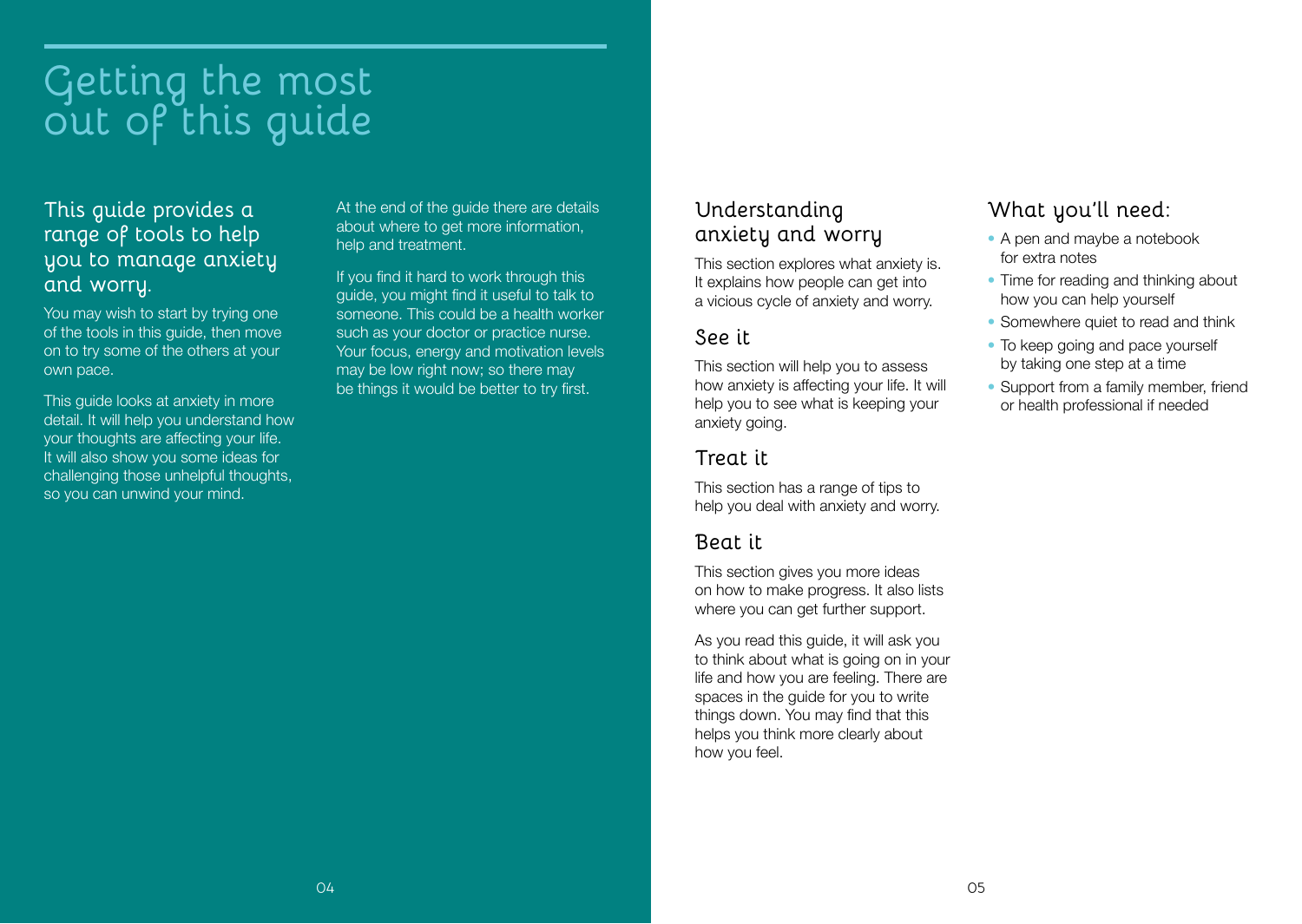# **Understanding anxiety and worry**

### **There are many different forms of anxiety. It can range from feelings of unease and worry to feeling fear and panic.**

Although it might be unpleasant, anxiety is natural and is a normal response to feeling threatened or being in a stressful situation. This is called the 'fight or flight' response.

When you feel threatened, your body releases the hormone adrenaline which makes you more alert so you can act faster and be prepared to deal with danger. When you fight a threat, or run away from it, your body is able to use up the adrenaline. Your body then releases other hormones once the danger is over to relax your body.

### **Your body might react like this in a stressful situation such as:**

- Sitting an exam
- Opening the mail
- Speaking in public
- Moving house
- Losing your job
- Going to a party

When anxiety stops you doing the things you want or need to do in your life it is time to do something about it. The guide 'From Distress to De-stress' also explains some of the symptoms of anxiety and includes skills that you can learn to reduce them. You can download it free from www.mhim.org.uk

### **There are different types of anxiety:**

- Panic: strong, sometimes sudden feelings of panic or fear that are hard to control
- Phobias: fear of something that poses little or no actual danger
- Social phobia: fear or anxiety about being in publicor social events
- Health anxiety: constant worry or fear of getting ill or dying
- Generalised anxiety disorder: constant worry about everyday things
- Obsessive compulsive disorder: unwanted and frequent thoughts and fears that can lead a person to repeat actions again and again to try to settle their anxiety
- Post traumatic stress disorder: long-term anxiety following a traumatic event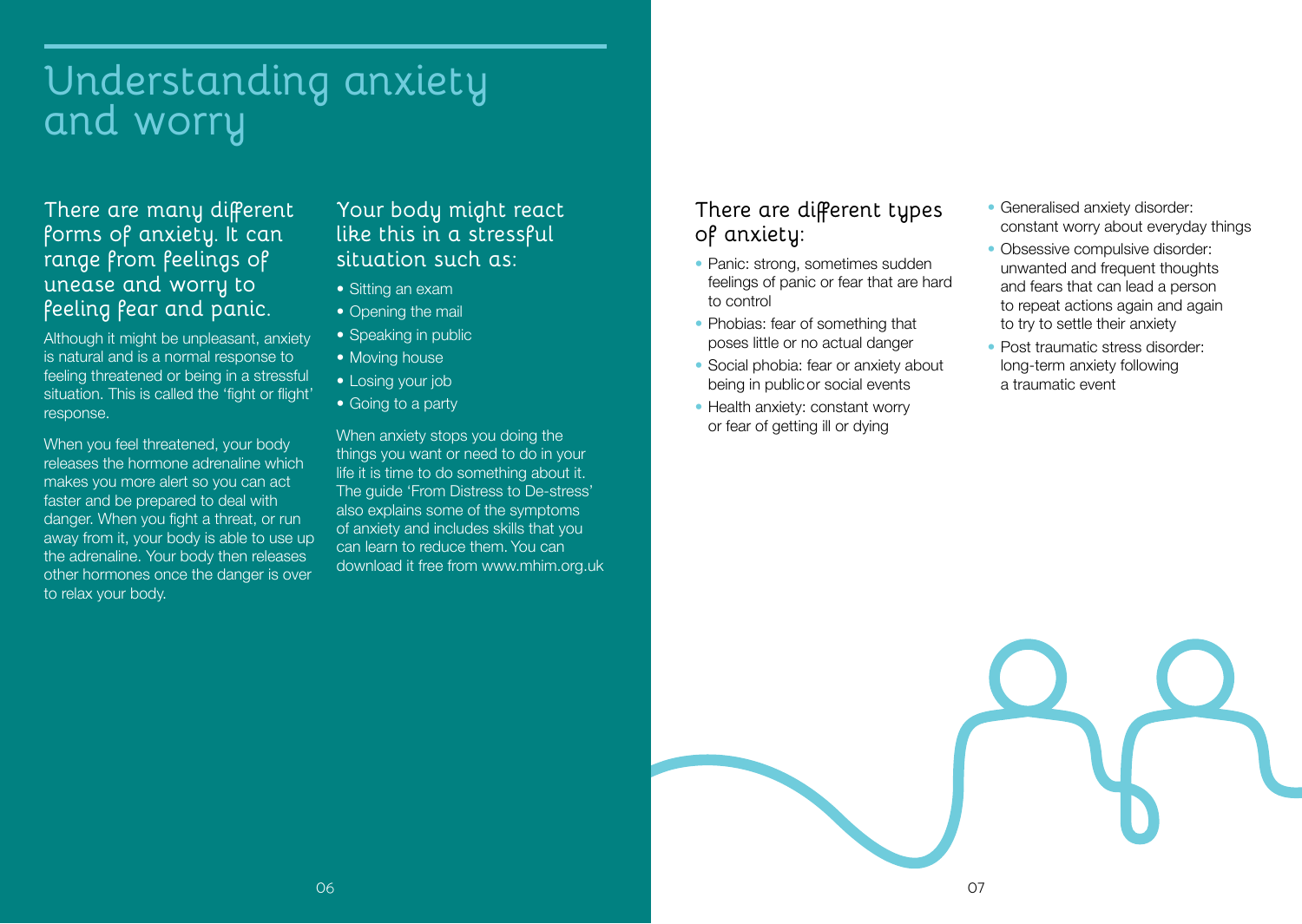### **Different types of anxiety**



**Below is a table to show the range of different types of anxiety.** 

At one end, it gives an example of how people behave on a daily basis. At the other end, it describes how anxiety can severely affect people and their lives.

|                                         | Common                                                                  | Mild                                                           | Moderate                                                         | Severe                                                               |
|-----------------------------------------|-------------------------------------------------------------------------|----------------------------------------------------------------|------------------------------------------------------------------|----------------------------------------------------------------------|
| Phobia                                  | Jump when<br>you see a<br>spider                                        | Check<br>corners of<br>room for<br>spiders before<br>going in  | Avoid the<br>cellar<br>where<br>spiders<br>live                  | <b>Stop</b><br>doing the<br>gardening<br>completely                  |
| Health<br>anxiety                       | Look up<br>symptoms<br>on internet                                      | Focus on<br>medical TV<br>programmes                           | Visit the<br>doctor many<br>times                                | Repeated<br>medical<br>tests                                         |
| Post<br>traumatic<br>stress<br>disorder | Short flash<br>backs for<br>two to three<br>months after<br>a car crash | Drive slowly<br>past<br>left-hand<br>junctions                 | Wake from<br>nightmares<br>over six<br>months after<br>the crash | Avoid<br>driving<br>altogether                                       |
| Obsessive<br>compulsive<br>disorder     | Stereo<br>volume in<br>the car has<br>to be on an<br>even number        | Check that<br>all car doors<br>are locked<br>before<br>leaving | Need to<br>touch car<br>door handles<br>eight times              | Return to car<br>eight times<br>to check that<br>doors are<br>locked |

**" Anxiety can range from feelings of unease and worry to feeling fear and panic."**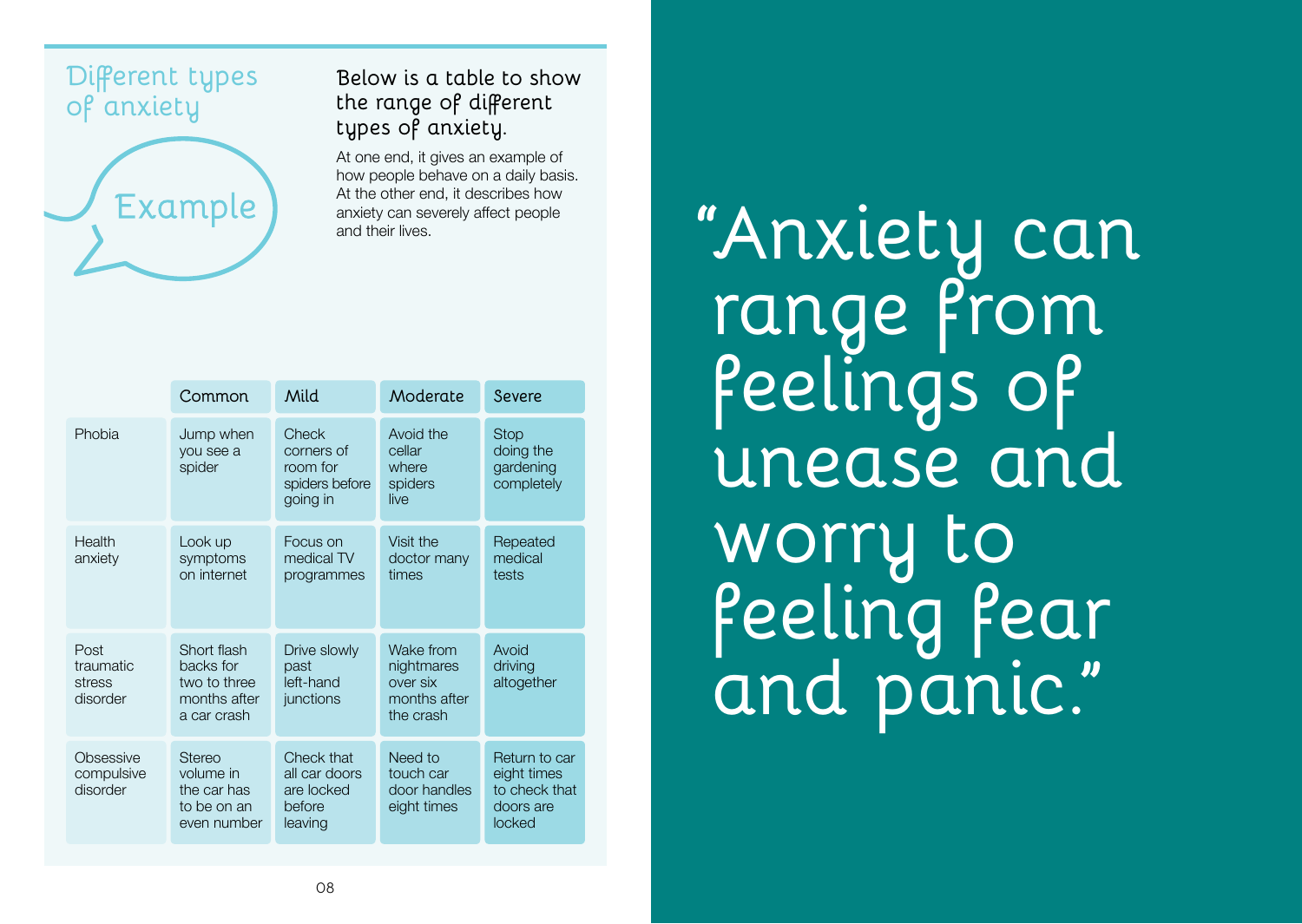### **Recognising anxiety**

### **Is anxiety causing problems in your life?**

Here is a list of symptoms caused by anxiety. Please tick any that you often experience.

### **You feel…**

- Anxious, worried, scared, nervous
- $\blacksquare$  Like something awful is going to happen
- Like things are out of your control
- Tense, on edge, stressed, panicky
- $\blacksquare$  Like you are not really there

### **Your mind is…**

- $\blacksquare$  Racing/hard to switch off
- Going over and over things
- $\blacksquare$  Finding it hard to focus, jumps from one thing to another
- Over-estimating danger
- **Under-estimating what help there is**
- **Unable to control or stop worrying**
- Imagining that the worst will happen

### **Your thoughts might be…**

- I 'I can't cope'
- 'Things are out of control'
- 'I'm going mad'
- **T** 'I'm going to faint/collapse'
- **T** 'I'm going to have a heart attack'
- **I'm going to make a fool of myself'**
- 'I've got to leave, now!'

### **You might behave by…**

- Not being able to sit still/finding it hard to relax
- Starting one job before finishing another
- **Avoiding places that make** you anxious
- Being snappy and irritable
- Eating and sleeping more or less
- **Trying to do things perfectly or trying** to control events to prevent danger
- **Looking to others for** reassurance or comfort
- Drinking, taking drugs or smoking

### **Your body symptoms are…**

- Can't sleep
- $H$  Heart racing
- **Heart palpitations**
- Chest pain
- Shortness of breath
- **Blurry vision**
- **Butterflies in the stomach**
- $\blacksquare$  Feel sick
- Need to go to the toilet
- $\blacksquare$  Headaches
- **T** Tired
- $\blacksquare$  Tearful
- **Forgetful**
- Can't concentrate
- **T** Tense neck, shoulder or leg muscles
- **Numbness/tingling** in toes and fingers
- **N** Sweating
- **No Shakiness**

If you have ticked a number of these boxes, you may be having symptoms of anxiety. However, don't be alarmed, this is very common. There are things you can do to improve your situation. You will find some useful tools in this guide.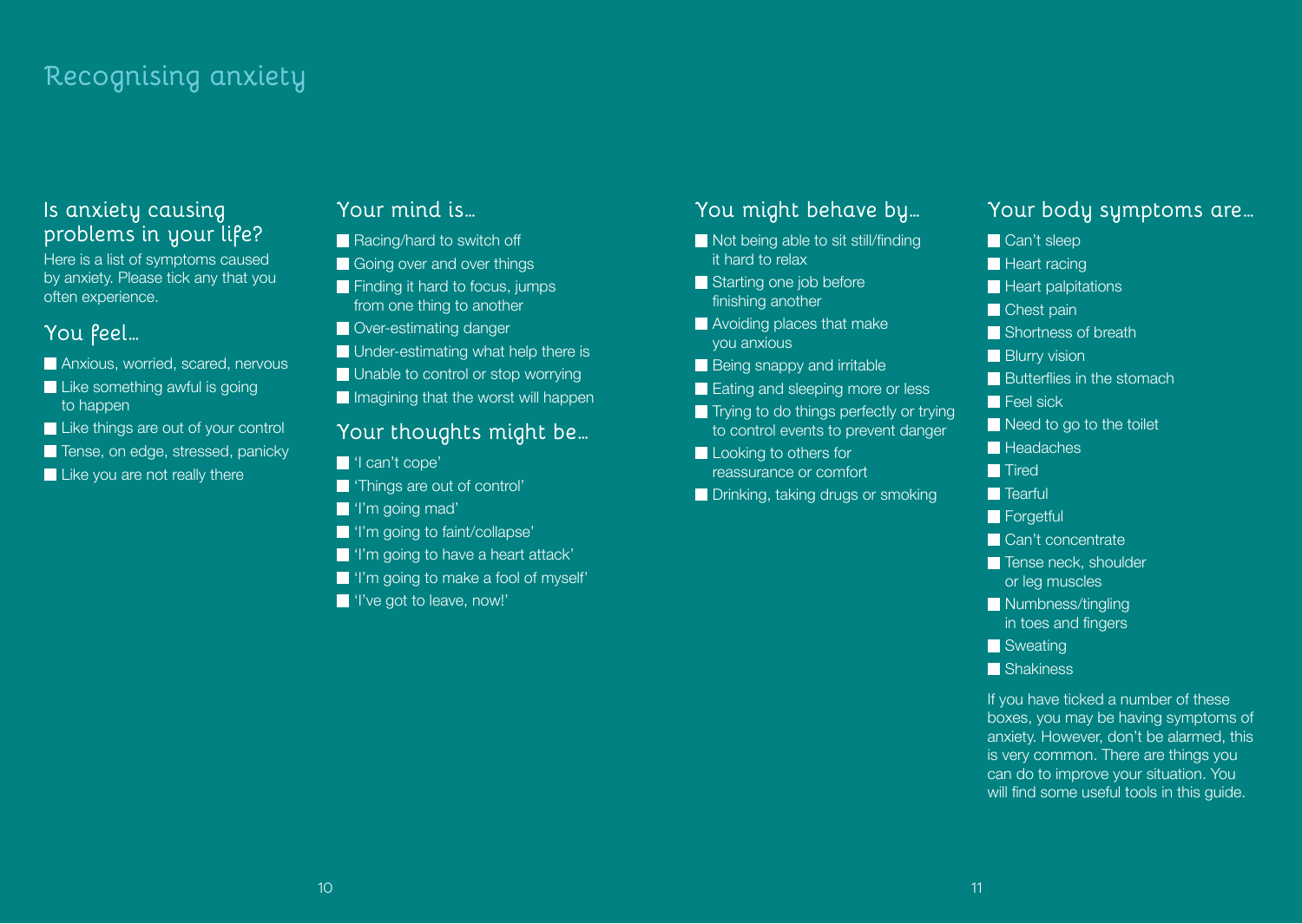## **Causes of anxiety What keeps anxiety going?**

### **There are many reasons why someone might become anxious.**

Anxiety can stem from early childhood experiences or develop gradually, everyone will experience anxiety at some point in their life.

### **Beliefs about the world**

You might have a fear of being judged by others, feel unable to cope around large crowds or at social events or think the worst that something bad will happen. You may experience thoughts such as: 'they won't like me', 'I'll make a fool of myself' or 'what if I have an accident?'.

### **Childhood events**

Childhood abuse or traumatic events can have an impact that continues into adulthood.

### **Stressful life events**

This could be anything that you personally find stressful, including losing a job, relationship breakdown or a bereavement.

### **Being under a lot of pressure**

This could be at home or work e.g. work/studies, family commitments/ problems, being in debt and not having enough money.

**Anxiety can become a long-term problem because things that happen in your life and past experiences all have an affect on your thoughts, emotions, your body and your behaviour like a ripple effect.**

Anxiety has a physical effect on the body as well as mental effects. Coping with stressful situations in your day to day life can set off your 'fight or flight' response even when doing things you might enjoy, like going on holiday.

Negative thoughts will make your anxiety worse. If you think negatively about situations you will feel more anxious or worried and you may start to see danger where there is none. You can find out more about unhelpful thinking styles on page 18.

You might try to look after yourself by avoiding a stressful situation, but if you avoid things that you fear you will never have the opportunity to realise there was nothing to worry about.

If you are not aware of what keeps anxiety going you could get stuck in a vicious cycle of anxiety and worry.

Meet Chris. We will find out more about Chris and his anxiety throughout this guide.

### **Chris's situation**

Chris has been invited to a party. Chris's thoughts about going to the party affect his emotions. It also affects how he feels physically. This can also change what he does or doesn't do.

The model over the page shows the vicious cycle of his anxiety. Look at the arrows in the diagrams. They show how each area can affect all the others.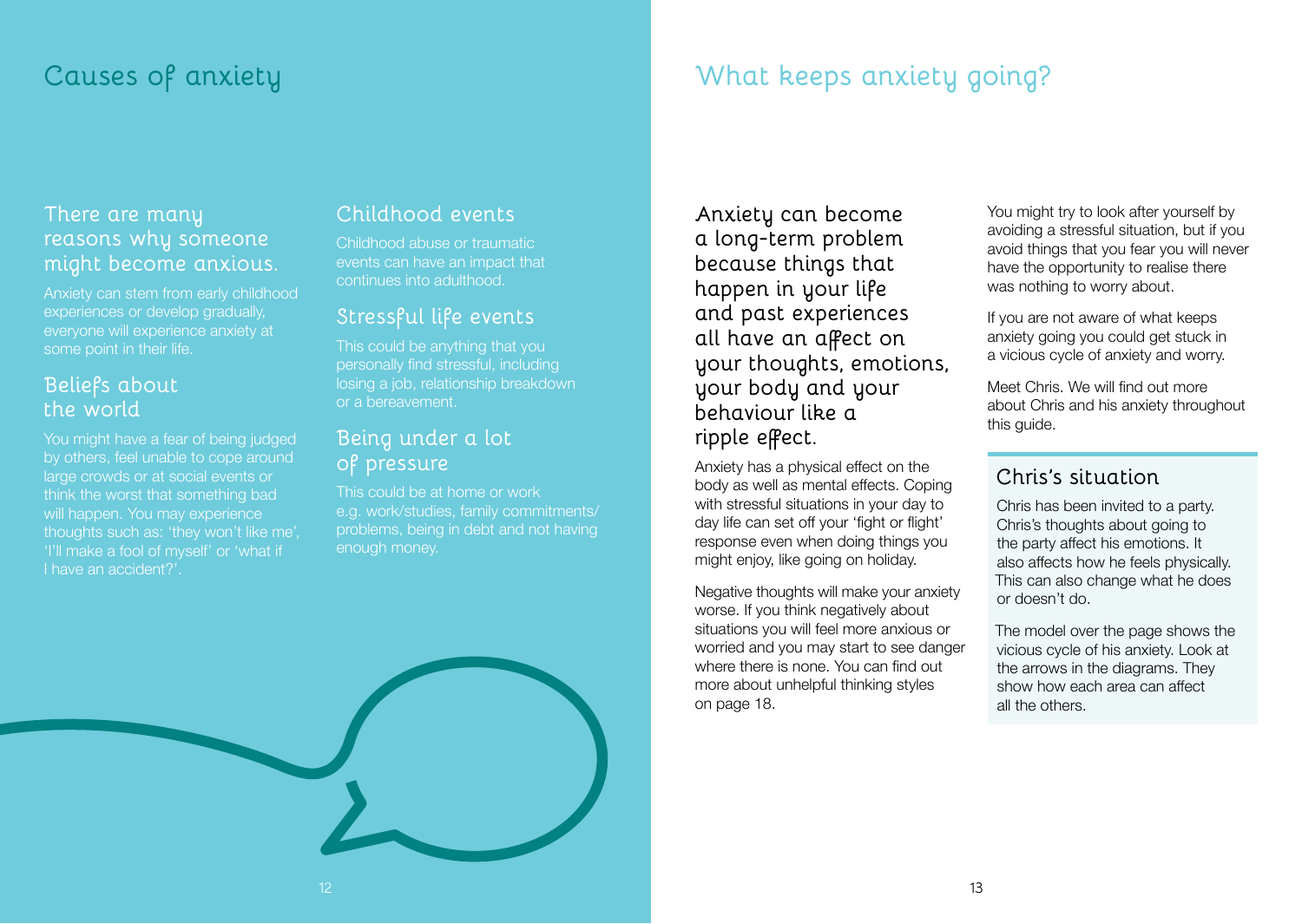

### **Your situation**



### **Have a go at drawing your own cycle on the blank diagram below.**

Use the symptoms checklist from page 10 and 11, or think of the last time you felt anxious or worried. The arrows show how each area can affect the other areas to make a vicious cycle.



If you make a small positive change in one of the above areas it can help you to break your cycle of anxiety.

One of the things that keeps anxiety going is unhelpful or negative thoughts, they tend to happen more often when we are stressed or low.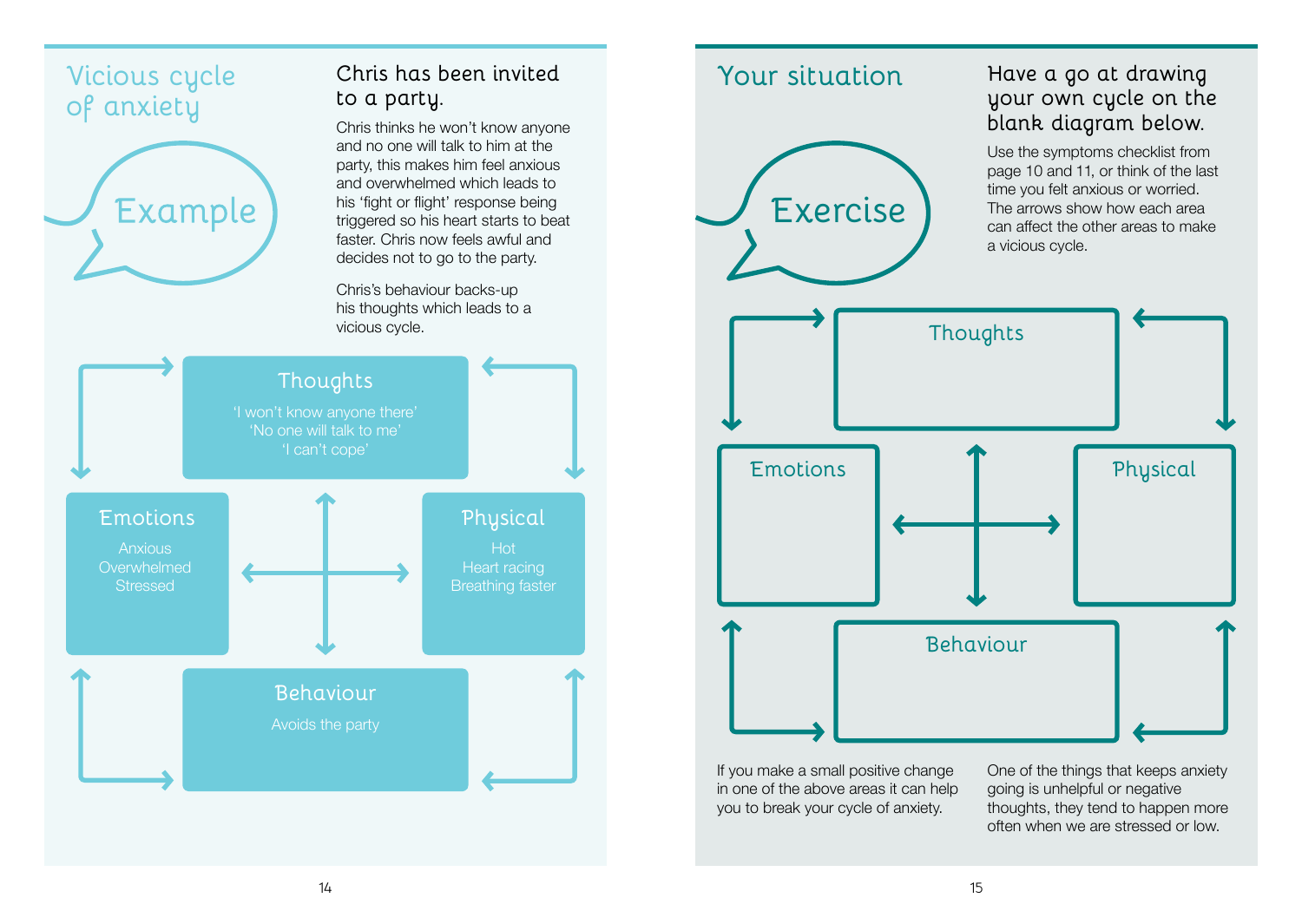**"Worry is like a rocking horse: it keeps you going, wears you out and gets you nowhere."**

W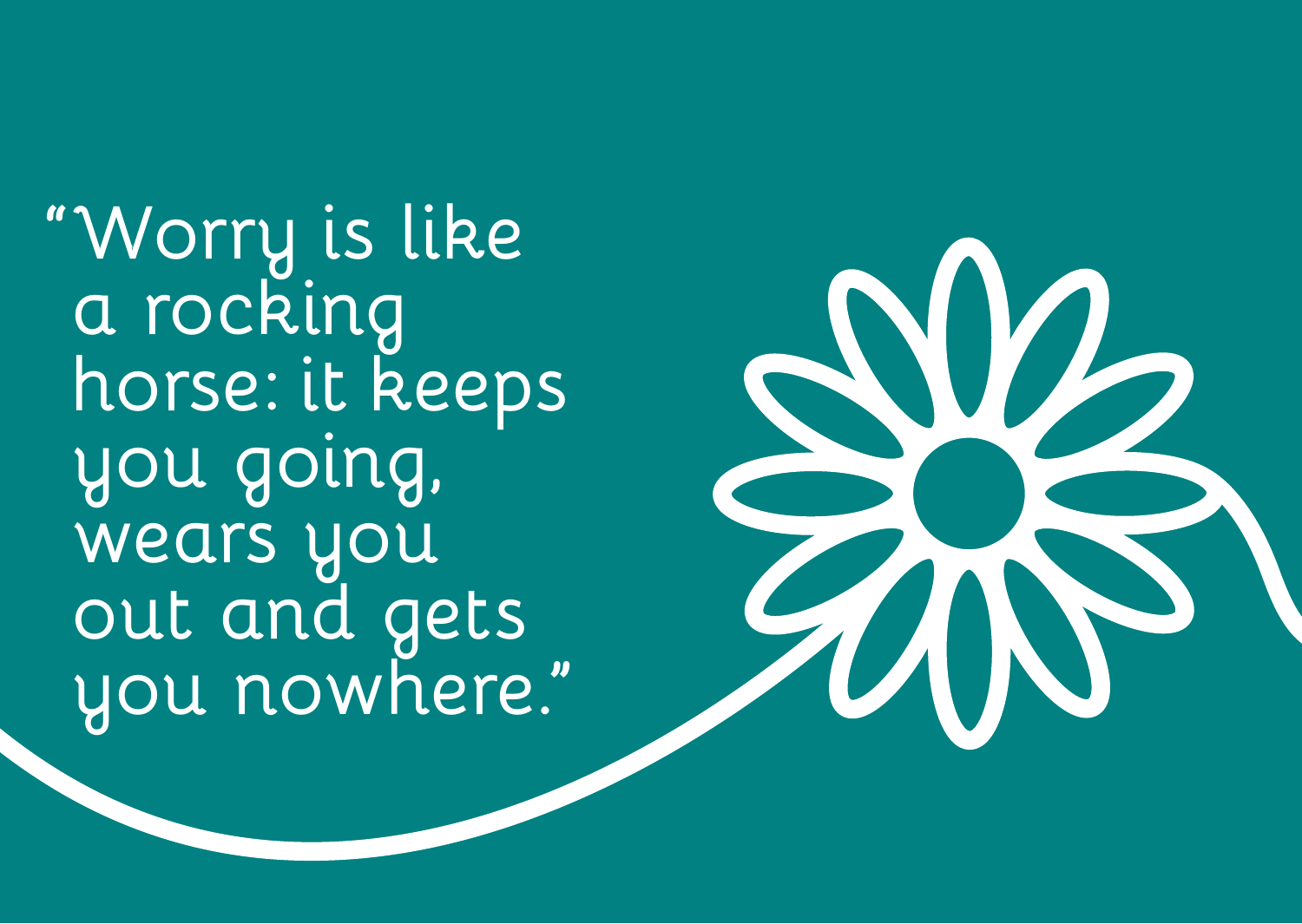### **Model of unhelpful thinking styles**



into 'either/or' groups

There are many types of unhelpful thinking styles. Some thoughts can be untrue and unhelpful. These are Negative Automatic Thoughts. They are a bit like your own internal bullies.

Have a look at the examples below. Do any of them sound familiar?

| Expecting the worst                                                                                                                           | Jumping to conclusions                                                                                                                                                                                               |  |
|-----------------------------------------------------------------------------------------------------------------------------------------------|----------------------------------------------------------------------------------------------------------------------------------------------------------------------------------------------------------------------|--|
| Expect things to go wrong,<br>no matter what<br>Expect the worst to happen<br>Expect everything to always<br>be a catastrophe                 | • Assume things about other<br>people or events without<br>any proof<br>• Mind reading - you think that<br>you know what someone else<br>is thinking<br>• Fortune telling - you predict<br>that things will go wrong |  |
| Living by fixed rules                                                                                                                         | Negative focus                                                                                                                                                                                                       |  |
| Have fixed rules about how<br>you and others should behave<br>Often use the words 'should',<br>'ought', 'mustn't', 'shouldn't'<br>and 'can't' | Focus on the bad things about<br>a situation and not see the good<br>See only your weaknesses,<br>not your strengths                                                                                                 |  |
| All-or-nothing thinking                                                                                                                       | Blaming yourself                                                                                                                                                                                                     |  |
| • See no middle ground<br>Feel there is only one right way<br>to do something and every other<br>way is wrong<br>• Place people or situations | • Think that things are your fault<br>when something bad happens                                                                                                                                                     |  |

#### **What next?**

This guide is based on Cognitive Behavioural Therapy (CBT). This aims to help you identify any unhelpful also looks at how to change them and mind.

Research shows that CBT can help to manage symptoms and problems that cause anxiety and keep it going.

The rest of this quide looks at how you can recognise and then challenge your anxious thoughts using CBT methods.

Try each of the techniques to see which ones work for you. They are designed to help you take back control make time to practise the techniques to start to feel better.

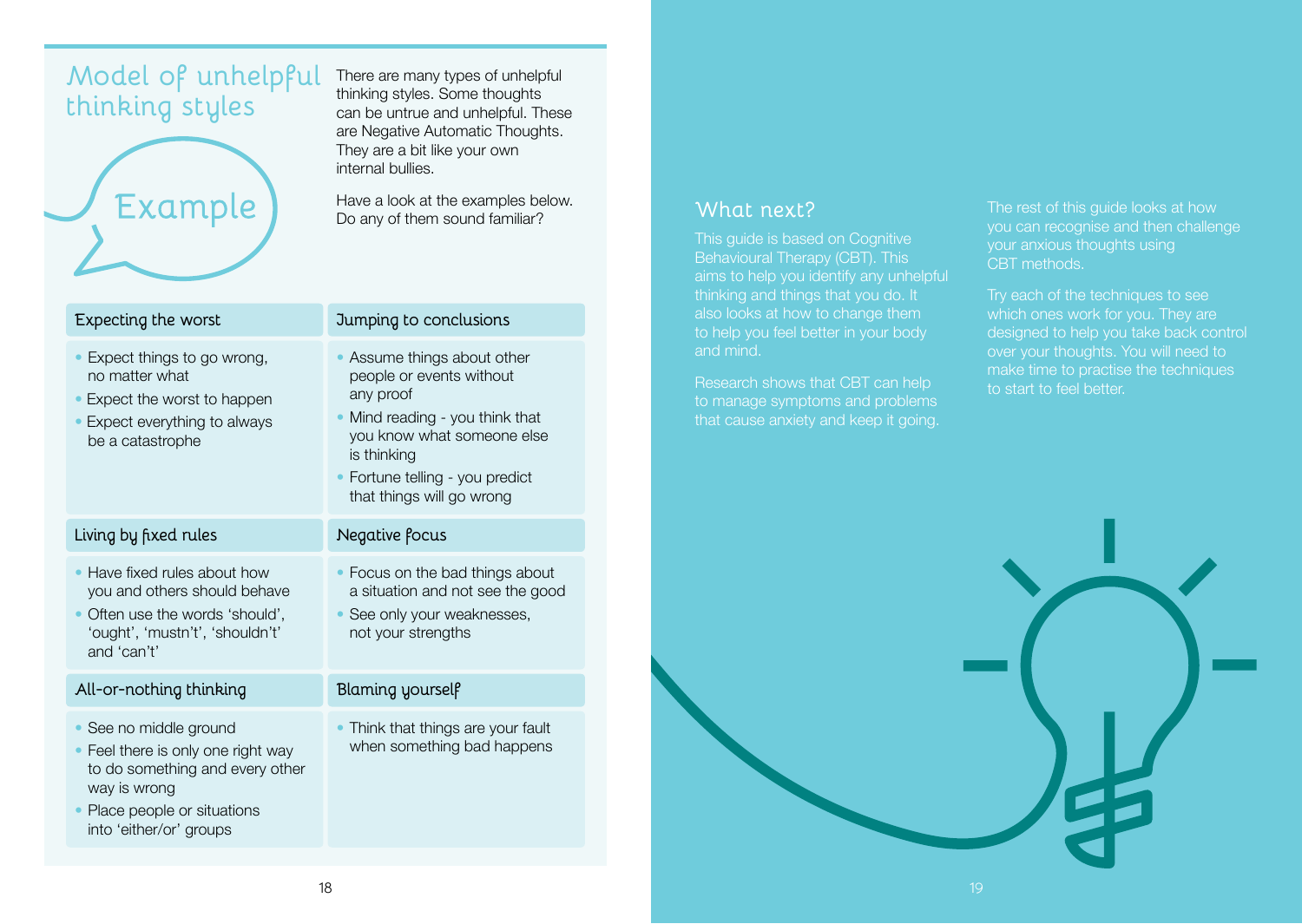### **Now it is time to start paying attention to your thoughts and patterns of thinking more closely.**

Once you can identify your thoughts and ways of thinking that might trigger your anxiety, you can learn to manage it better. Many of these thoughts come and go very quickly. They may happen automatically, so you may feel that they are just a part of you. This is very common and it is important to remember that this can change.

### **Thought diary**

A thought diary can help you figure out what you are thinking and make you more aware of what your thoughts are and how they affect you. You will be able to see if those thoughts are unhelpful and start to challenge them.

Complete the table on the next page. Rate how worried or stressed you felt at the time on a scale of zero to ten.

 $0 =$  completely calm 10 = the most stressed/worried you could ever be

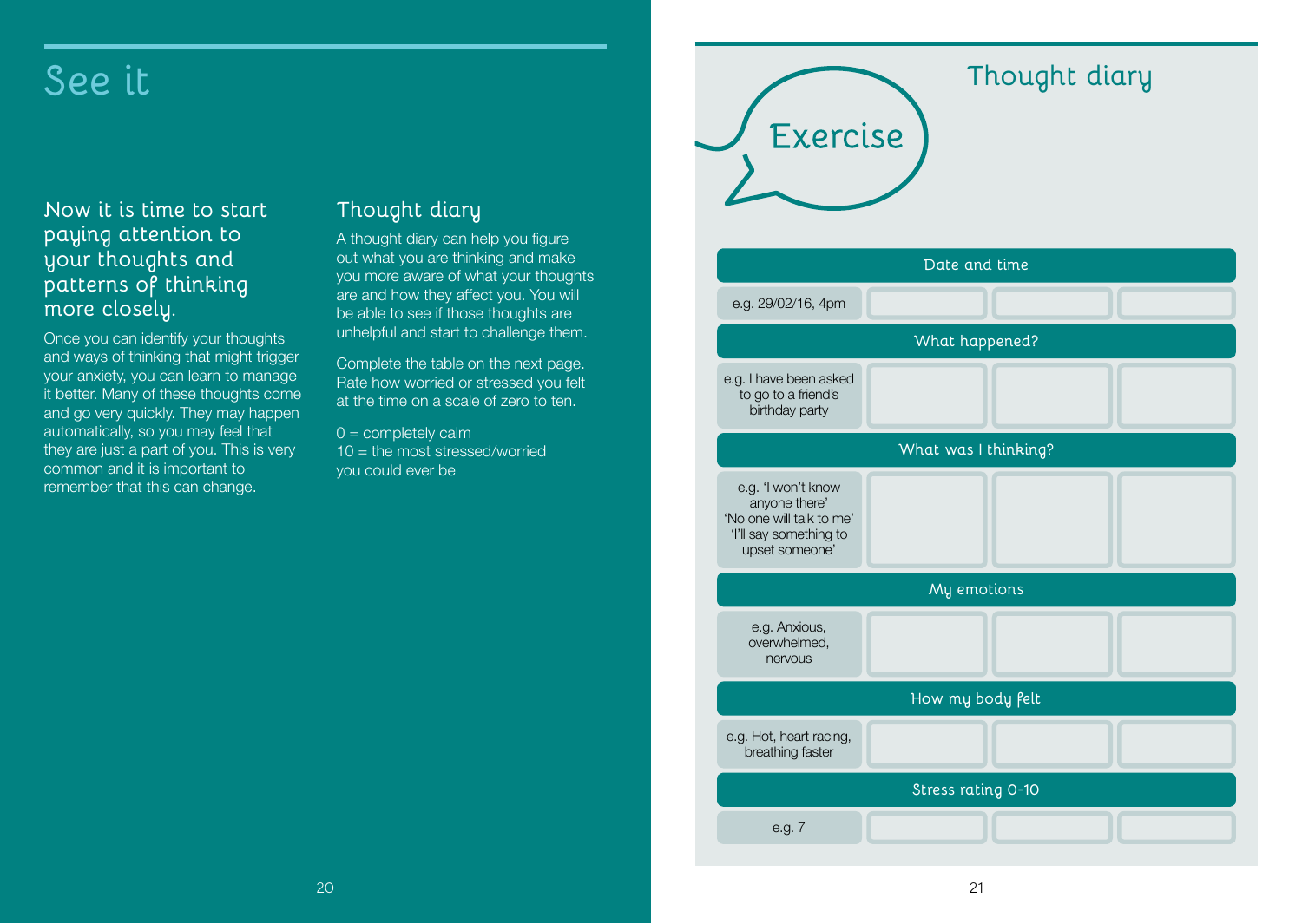**"Just because you think it, doesn't make it true."**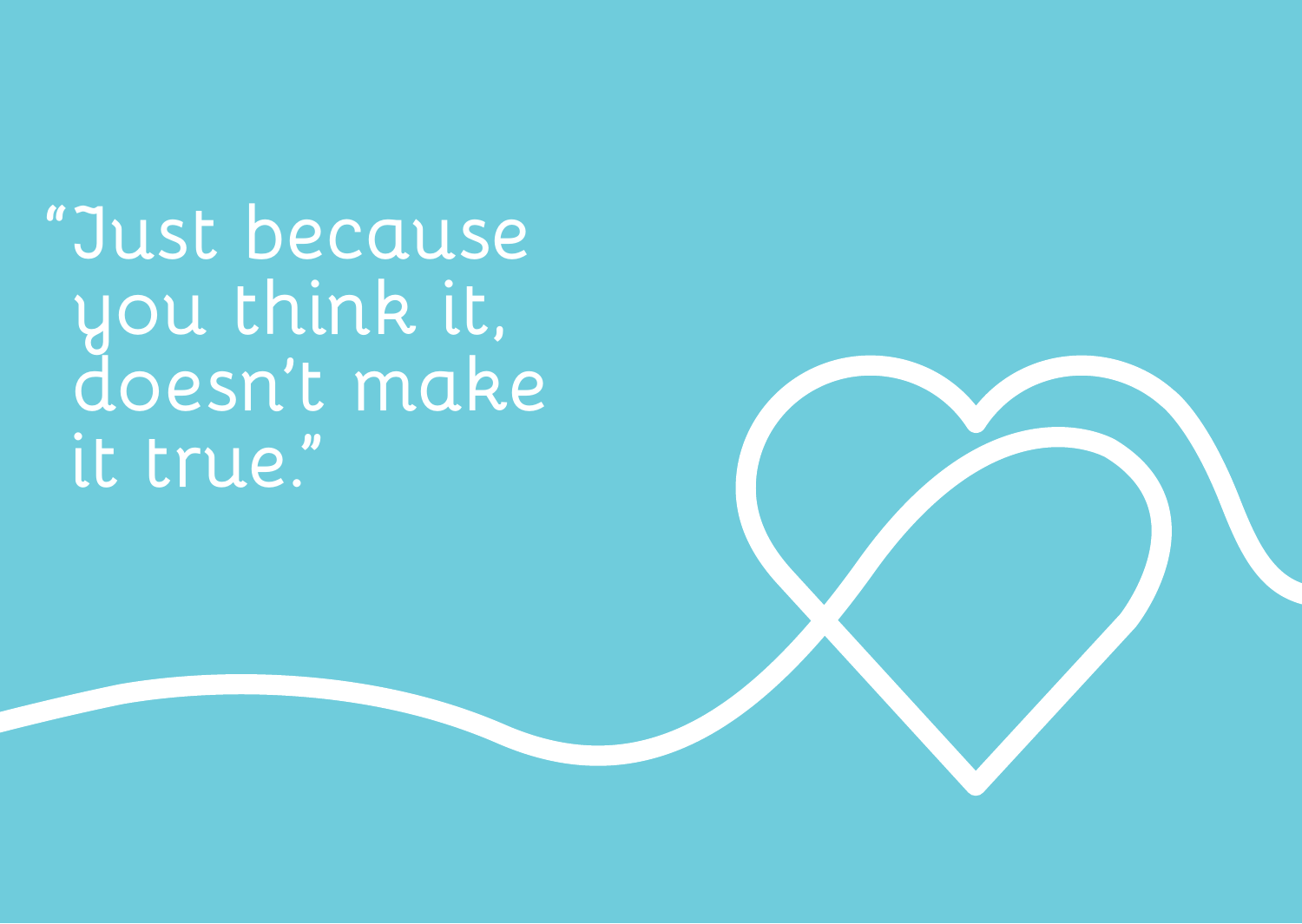# **Treat it**

### **Your thoughts are messages from your brain. They are often random and automatic.**

This means that they will pop into your head whether you like it or not. You might not be able to control what thoughts you have, but you can choose how to react to them.

### **When you have an unhelpful thought learn to do one of the four D's:**

- Demand evidence
- Dismiss the thought
- Distract yourself
- Do something about it

The 'Do something' option could also include getting professional support. This could be through your doctor or other services. There is a list of organisations that could help at the back of this guide.

### **Many of the upsetting thoughts you might have will be untrue and you can learn to challenge them.**

**Demand evidence**

If you can recognise the negative or unhelpful thought then you can start to do something about it. You need to challenge your thoughts to find out if they are true or not before jumping to conclusions.

### **Take the example of Chris, who was invited to a party.**

Chris's thoughts were:

- 'I won't know anyone there'
- 'No one will talk to me'
- 'I can't cope'

By challenging those thoughts and replacing them with balanced ones, Chris can start to feel less anxious.

Over the page are a set of questions to help challenge thoughts. You can see how Chris has used the questions to challenge his unhelpful thinking.

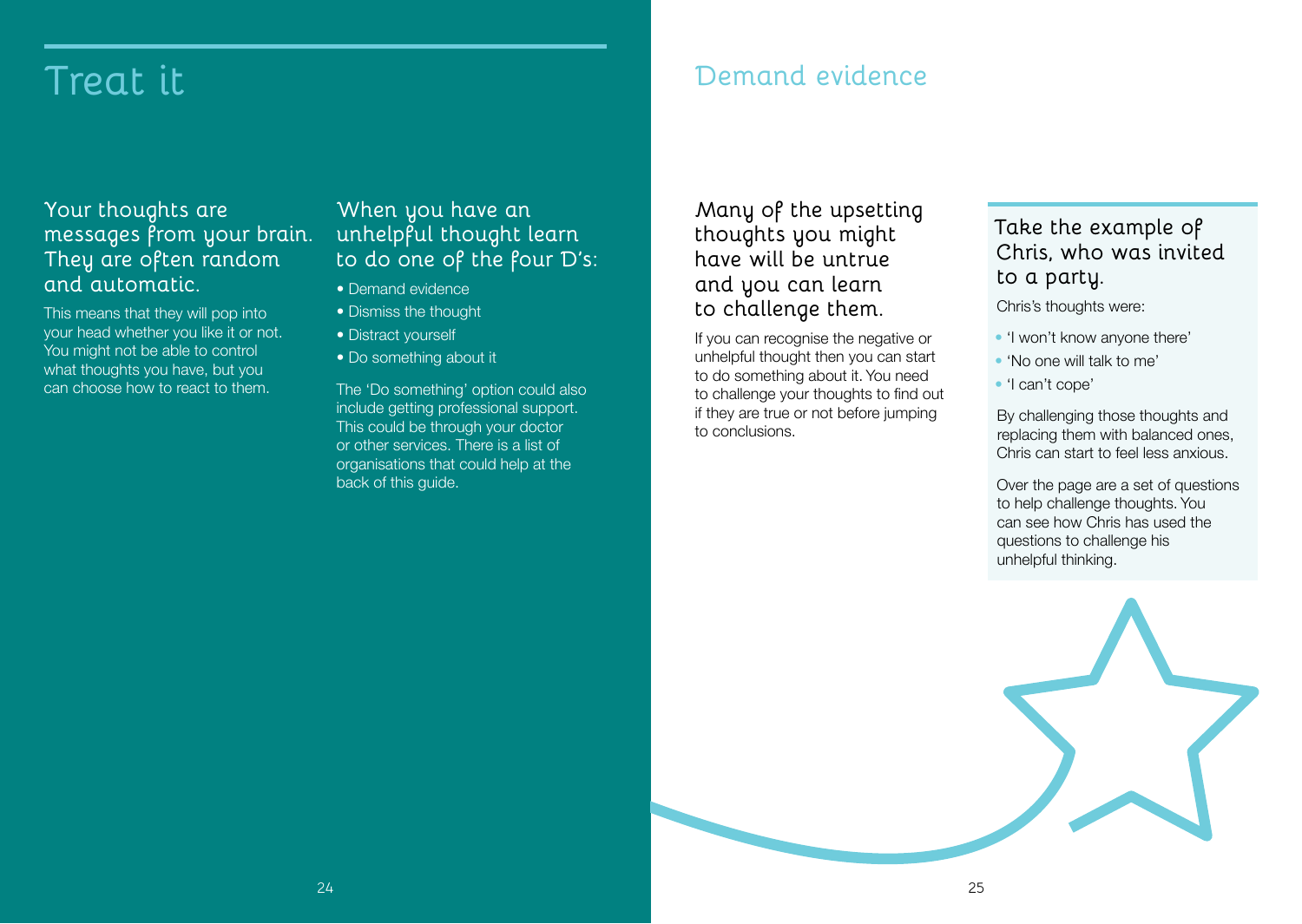# **thoughts**

Example

**Use the set of questions to start to challenge your own thoughts.**

**Unhelpful thoughts** 'I won't know anyone there', 'No one will talk to me'

**Challenge thought: what is the evidence?** 'I haven't been to a party for a while, so I'm not sure what would happen'

**What type of unhelpful thinking am I doing?** 'Expecting the worst and fortune telling'

**Is there another way of seeing this?** 'This is a chance to make new friends. I've been invited so they must want me there'

**What different views are there?**

**What advice would I give to a friend?** 'I'd suggest that they could meet up with someone before they go'

**What would someone else think?** 'My friends are all looking forward to seeing each other'

**What effect does my first thought have on me?** 'It is making me feel worse'

**What could I do to change things?** 'I could phone a friend and arrange to meet them before the party'

#### **Helpful or balanced thought**

'I'm going to be okay. I am going to the party with Paul, so I will have someone to talk to. A few of my other friends will be there too'

### **Challenging your Dismiss the thought**

### **The physical effects of worry take up a lot of the body's energy.**

It can wear you out and make you feel ill. Worry is like a rocking horse: it keeps you going, wears you out and gets you nowhere.

When you start to worry about something, try to see if the thought comes under any of the three categories listed below. If the worry belongs to any of these groups, it is safe to stop worrying.

### **Not important**

Are you wearing yourself out over something that doesn't matter? Think about whether it will matter in five years. On a scale of zero to ten how important is it?

### **Not likely**

Is it not likely to happen? Then you are wearing yourself out over nothing. Are you wearing yourself out over something that hasn't happened or might not happen? Worrying is not going to make you better prepared or stronger if it does happen. Instead, it makes you weaker and tires you out.

### **Not under my control**

Are you worrying about something that you cannot control? Sometimes we cannot do anything about a situation or circumstance. A person might worry about getting older, but no one can do anything about aging. Some things we just need to learn to accept and live with.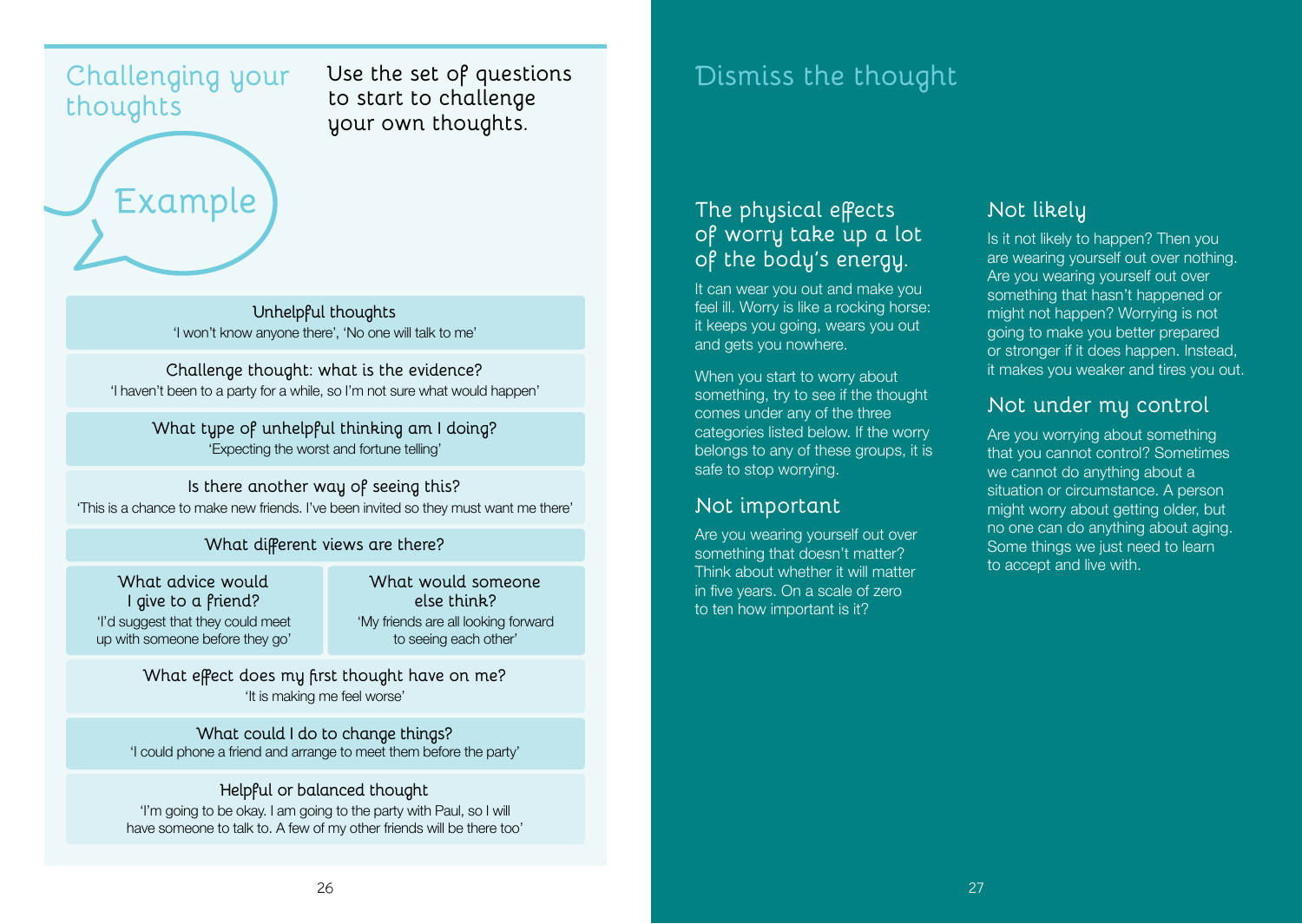### **The worry tree**

### **Although worry can be useful at times, it can often get in the way.**

If you can do something, then do it. Then you do not need to worry about it anymore. If you are not sure what to do, then problem solve it. There is information about this on page 38. If the worry comes up again you can tell yourself that you have a plan. This means that you don't need to worry.

If you can't do something about it, then try to stop worrying. It will just wear you out. Instead, know that it is safe to stop worrying. Give yourself permission to stop. You could distract yourself if you find this hard to do.

Use the worry tree plan to check out your worries.

### **Here are some ideas:**

- Remind yourself that worrying isn't helping
- Think of somewhere pleasant
- Calm yourself, try to imagine thoughts as clouds and let them float by
- Relax e.g. practise breathing
- Do something you enjoy
- Do something useful
- Write a list of things you could do, then pick one when you need to distract yourself

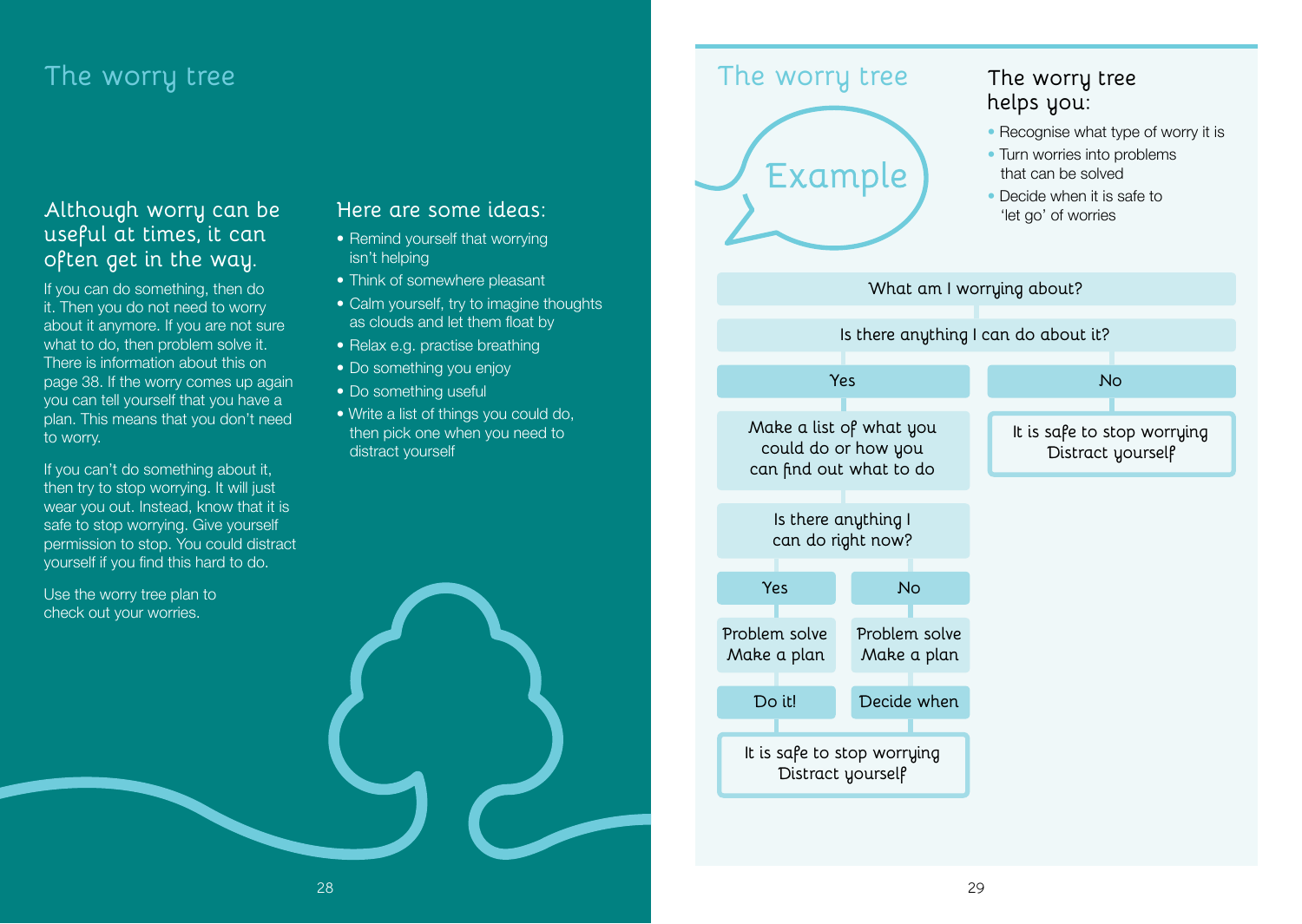### **Distract yourself**

**Thinking about your worries can often make your anxiety worse. This is because it can trigger your 'fight or flight' response.**

Finding a distraction can take your mind off how you are feeling. This can reduce physical symptoms of anxiety and help you to think more clearly. You need to distract yourself for at least three minutes before you start to feel better.

Sometimes it is hard to know how to distract yourself when you are worried. Try coming up with a list of things you could do and write them down. When you next want to distract yourself all you have to do is choose something from your list.



### **Here are some ideas to get you started:**



- Focus on an activity like housework or an art project
- Take notice of the things around you. What can you smell, hear, see, feel or taste?
- Count backwards from 1001 in multiples of three
- Close your eyes and move your eyes around randomly. When you open them describe in detail the first object you see
- Focus on your breathing. Count how long it takes you to breathe in and then take longer to breathe out
- Imagine a comfortable place where you feel safe
- Count the number of things that are a certain colour, or begin with a particular letter
- Choose a category of objects (e.g. animals) and try to name one for each letter of the alphabet
- Remember a time when you felt positive. Describe the details of the event

**Write your own ideas here:**

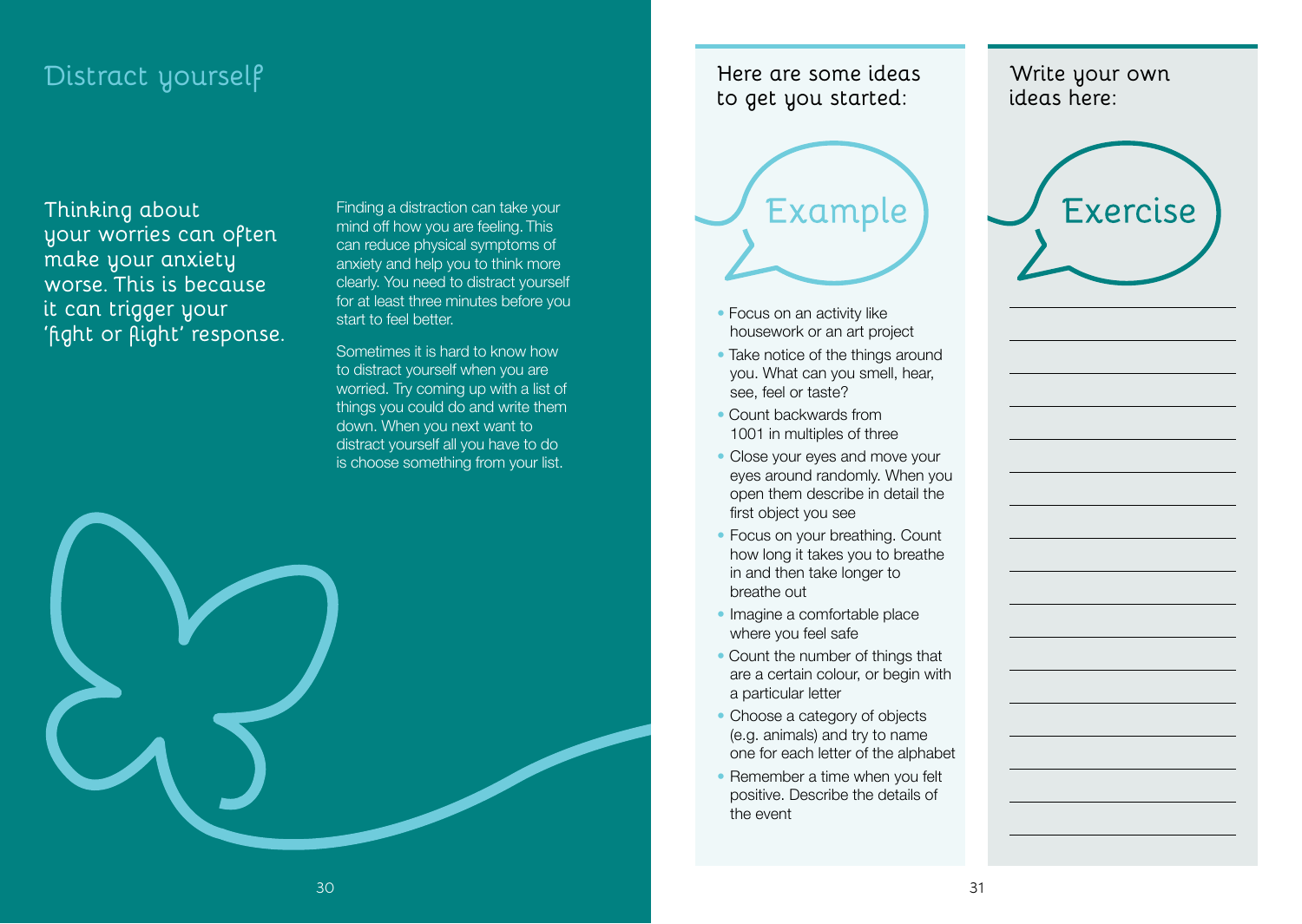## **Challenge your anxiety**

**When you feel anxious you might do things to make yourself feel better in the short-term. These are called safety behaviours.**

### **You might avoid things like:**

- Going out to see people or inviting people to come round to see you
- Asking people to do things for you
- Answering the phone
- Opening the mail

### **Or do things to make yourself feel better:**

- Avoiding eye contact
- Not speaking up
- Keeping busy
- Looking for exits
- Speaking quickly
- Finding someone safe to stay with
- Drinking, smoking or taking drugs
- Eating more

Avoidance and safety behaviours actually keep anxiety going in the long-term. To overcome anxiety it is important to give yourself a chance to stay in a stressful situation long enough to feel your anxiety reduce. Your body will get used to it and you will be able to overcome your anxiety. This is called exposure.

### **Remember Chris?**

Chris felt very anxious about going to social events. He thought that no one would talk to him and that he might have a panic attack.

He decides not to go to the party. His anxiety goes down and he feels better for a bit. However when he gets invited to another party he gets even more anxious.

If Chris goes to the party anyway, he might feel nervous at first. But, once there he will find that after a while his anxiety reduces and he may even start to enjoy himself because people start to chat to him. The next time he is invited to a party, he feels a little less nervous about going.

**"To overcome anxiety it is important to face your fears slowly."**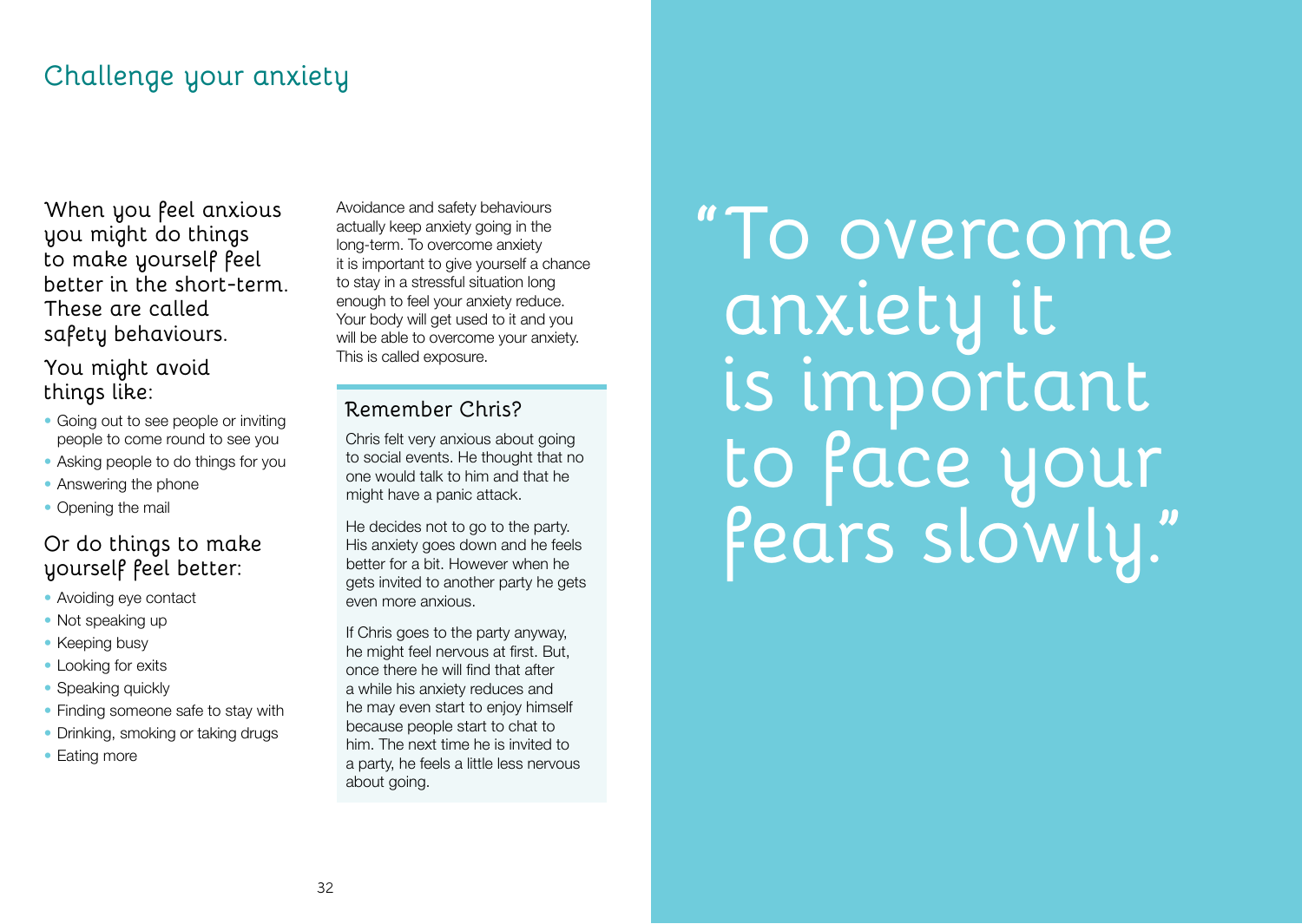### **The anxiety ladder**

**When someone feels very anxious, facing his or her fears may feel overwhelming. To reduce this anxiety, it is important to break it down into smaller steps.** 

They would start with something they find a little bit anxious and then build up to situations that they find very anxious.

The anxiety ladder is a tool that can help you to plan this. Make a list of the things that you avoid, or do, to reduce your anxiety. You could use your thought diary to help.

Give each item a score on a scale of 0 to 100.

 $0 =$  completely calm  $100 =$  the most anxious you could ever be

Order your list from least anxious to most feared. To overcome anxiety start with the easiest things and work up to the more difficult stuff. See how Chris does it.

### **Chris's situation**

Chris asks one of his friends to meet him at his flat before the party. He will start with step one and work slowly towards step five.

| 5. Go to a party where<br>I know no-one        | 95<br>100 |
|------------------------------------------------|-----------|
| 4. Talk to people who<br>are not my friends    | 80<br>100 |
| 3. Meet a mate<br>inside the party             | 70<br>100 |
| 2. Meet a mate outside<br>the party then go in | 55<br>100 |
| 1. Go to the party<br>with a mate              | 40        |

### **Your situation**



### **Try making your own anxiety ladder.**

Plan to tackle each item in turn, starting at the bottom. You could use the six steps to problem solving on page 38 to help you come up with a plan.

| Remember:                                                            | 8.        |
|----------------------------------------------------------------------|-----------|
| • To breathe                                                         | 100       |
| • Take it one step at a time                                         |           |
| • Your anxiety will rise at first                                    | 7.        |
| • It will fall as you stay in the situation                          | 100       |
| • Try to stay until your anxiety<br>has gone down by at least half   | 6.        |
| • The symptoms you feel are                                          | 100       |
| natural and not dangerous                                            |           |
| Repeat your steps again<br>$\bullet$<br>and again until you overcome | 5.<br>100 |
| your anxiety                                                         |           |
|                                                                      | 4.<br>100 |
|                                                                      |           |
|                                                                      | 3.        |
|                                                                      | 100       |
|                                                                      | 2.        |
|                                                                      | 100       |
|                                                                      |           |
|                                                                      |           |
|                                                                      | 10C       |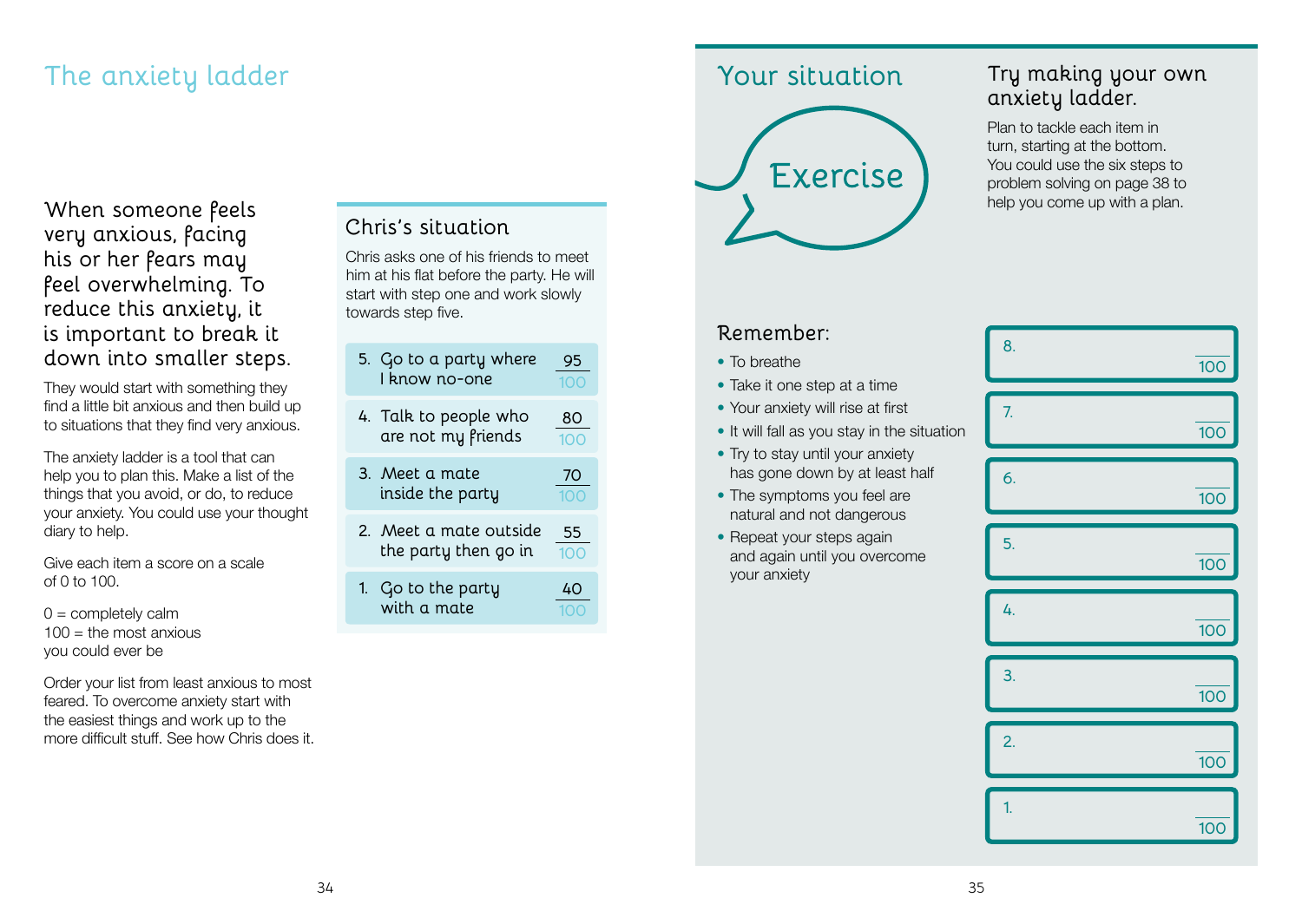### **Worry time**

**Anxiety can lead to a lot of time spent worrying over small things. This can affect your ability to relax and allow your body and mind to rest.** 

If you can reduce the amount of time you spend worrying, you can reduce your levels of anxiety. Worry time is when you set aside 20 minutes every day to focus on your worries.

You will need a notepad and pen to keep track of your worries. Keep them with you during the day. When a worry pops into your head, write it down and forget about it until your 'worry time'. It is important to write it down so that you will know that you won't forget about it.

When you start your 'worry time' you can work through each worry using the tools in this guide. Remember to time yourself so that you don't over run.

### **Here are some top tips for managing 'worry time':**

- Assess if each worry is still important. You may find that you were worrying about nothing
- Stop when your 'worry time' is over. If you have any worries left over, just save them for the next day
- Don't worry if you find it hard to stop worrying; it will get easier with time and practice
- When you sort out your worries before your 'worry time' is over then stop and congratulate yourself
- Use relaxation techniques to help you de-stress after your 'worry time'. The guide 'From Distress to De-stress' has lots of information about this. You can download a free copy from www.mhim.org.uk

This is something that takes practice. It can be hard to change the way you think, but it can be done. Just be patient and keep going.

**"Remember, anxiety and worry are a normal part of everyday life."**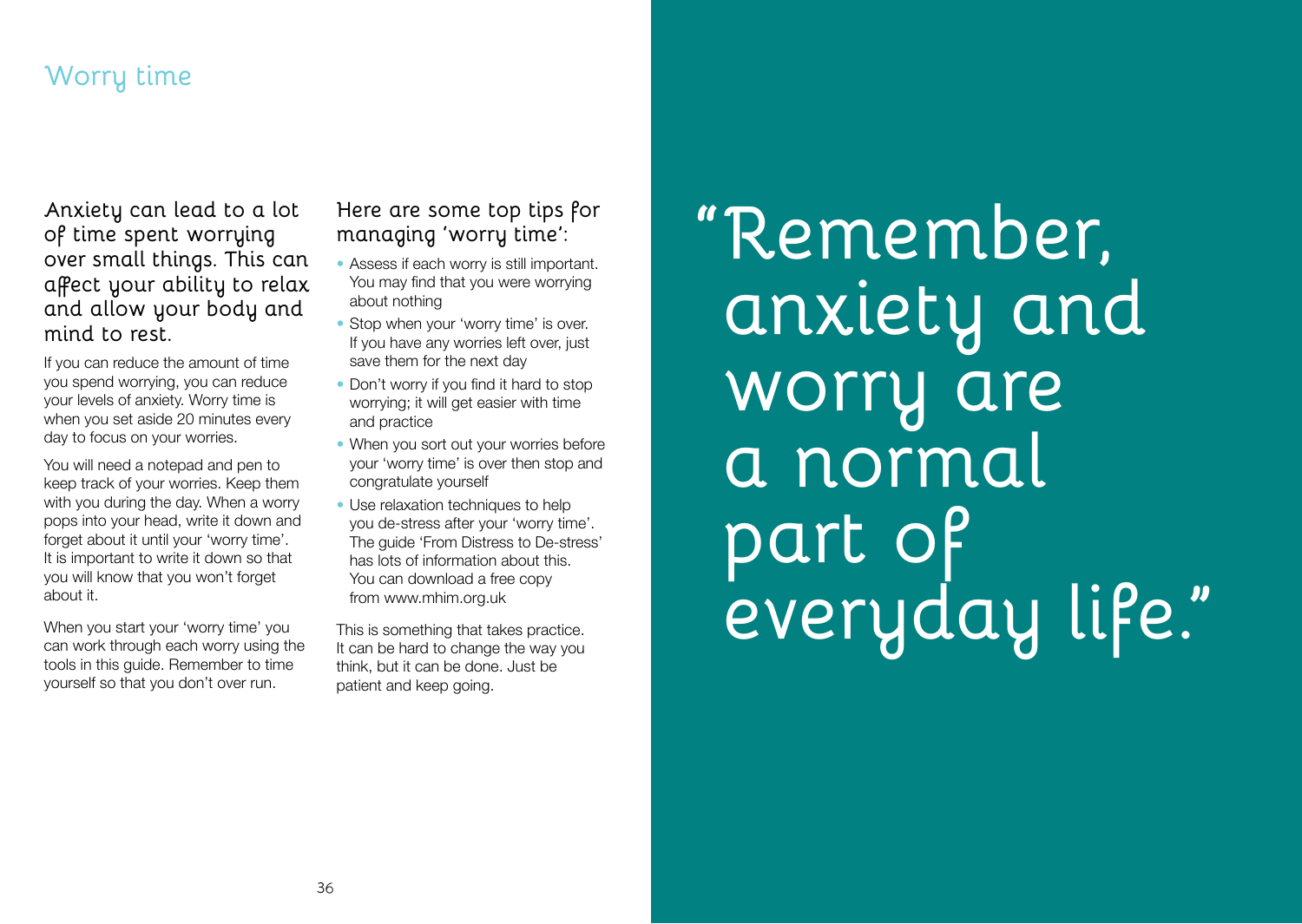### **Six steps to problem solving**

### **When people have lots of problems it can feel like there is too much to deal with.**

This can affect a person's level of anxiety. It is very easy to spend a lot of time worrying about a problem without finding a way to sort it out. This can make us feel worse and can affect our ability to sleep and think clearly.

It helps to work through a problem in a structured way. Once you have got a plan to deal with a problem you can try it out.

### **What is the problem?**

Identify a problem you want to tackle. You may need to break down a big problem into small, bite-sized pieces to tackle one by one.

### **What could work?**

Come up with as many ideas as you possibly can.

### **Work out the good/bad**

Work out what is good about each solution and then what is bad about each solution.

### **What will you try?**

Choose the one that seems to be the best. Look at the things that are good or bad about each solution to help you decide.

### **What will you do?**

Include what you are going to do and when you plan to do it. It is a good idea to try to think about anything that might get in the way of your plan. You can then think of a step-by-step plan to overcome any obstacles.

### **What happened?**

Review what happened and see how well it worked. If it hasn't, then you can go back and try another solution.

### **Your situation**



### **Use the table below to problem solve a worry or problem you have.**

You can use the steps on page 38 to help.

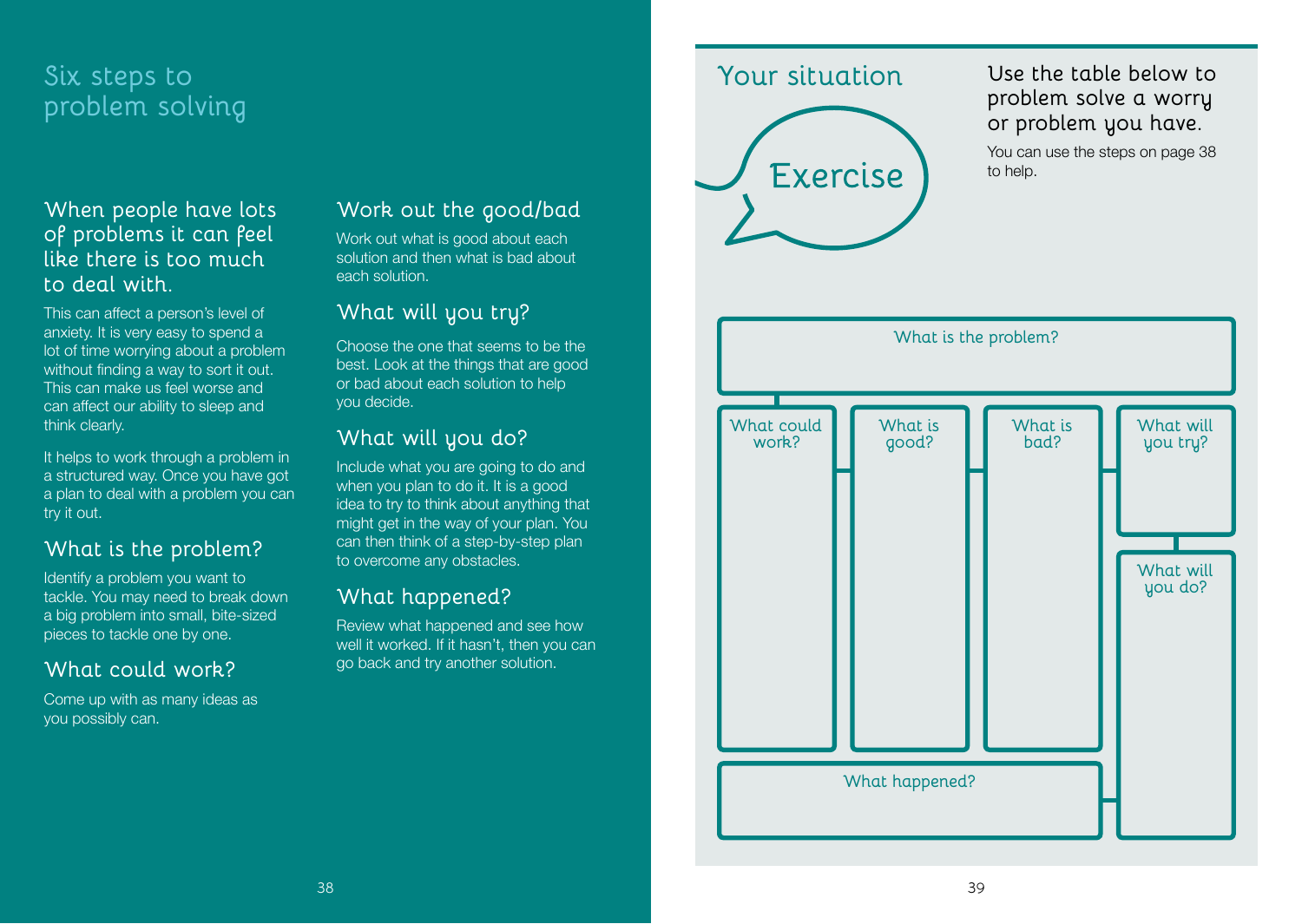### **Looking after yourself**

### **You can look after yourself in many ways. The skill of 'looking after you' and paying attention to your needs is important.**

Some people might feel guilty and view it as being selfish. However, taking care of yourself and being interested in yourself as well as others is a good thing.

Only by looking after yourself will you be ready to deal with the ups and downs that life may throw at you. You will also be more able to support others when you feel strong and well rested yourself.

### **Eat well**

Your brain uses up more than 50% of the energy in the food you eat. That is why it is important to eat starchy food. This includes rice, pasta, bread and potatoes. When you do not eat well, your brain cannot work properly.

Eating your five-a-day helps improve physical and mental health. It includes fresh, frozen, canned or dried fruit and vegetables.

It is also important to eat protein. This includes meat, fish, beans, tofu and Quorn. Omega 3 oils found in oily fish and dark green vegetables are also needed for a healthy brain.

You also need to have enough liquid each day. This includes what you drink. It also includes the liquid found in your food. Read the guide 'Food and Mood' for more information. You can download it free from www.mhim.org.uk

### **Vitamin D**

There is very little Vitamin D in the food we eat. Our skin makes Vitamin D from sunlight. However, this only happens between the months of March and October. You only need to spend 20 minutes in the sun each day, if you have pale skin. If you have a darker skin tone you may need to spend longer in the sun. Many breakfast cereals and all margarines (but not low fat spreads) have Vitamin D added to them. Just check out the label. You can also buy Vitamin D tablets to take once a day.

### **Get active**

This is great for releasing stress. It can make you feel fitter and more confident. Choose something that you enjoy and can fit into your lifestyle. It could be walking while you listen to an audio book. The guide 'Physical Activity and Mood' has tips about getting started. You can download it free from www.mhim.org.uk

### **Sleep well**

Sleep lets the body and mind rest and recuperate. When you don't sleep well, your brain doesn't work properly. You can use relaxation and breathing techniques in bed to help you to fall asleep. Read the guide 'Sleep Well' for more information. You can download it free from www.mhim.org.uk

### **Get a routine**

Having a routine can help you ensure that you look after yourself every day. It can improve the quality of your sleep and life. When feeling low, people tend to be less active than normal. This might stop you from doing things that lift your mood. This can be a vicious cycle and make you feel even worse.

### **Relax**

Relaxing helps the body and mind recover and rest. You can relax in many ways. Some people read; others paint and draw; some people knit and others spend time with animals. Try to find a way that works for you. Breathing skills can reduce the affect of stress on the body. Read the guide 'From Distress to De-stress' for more information. You can download it free from www.mhim.org.uk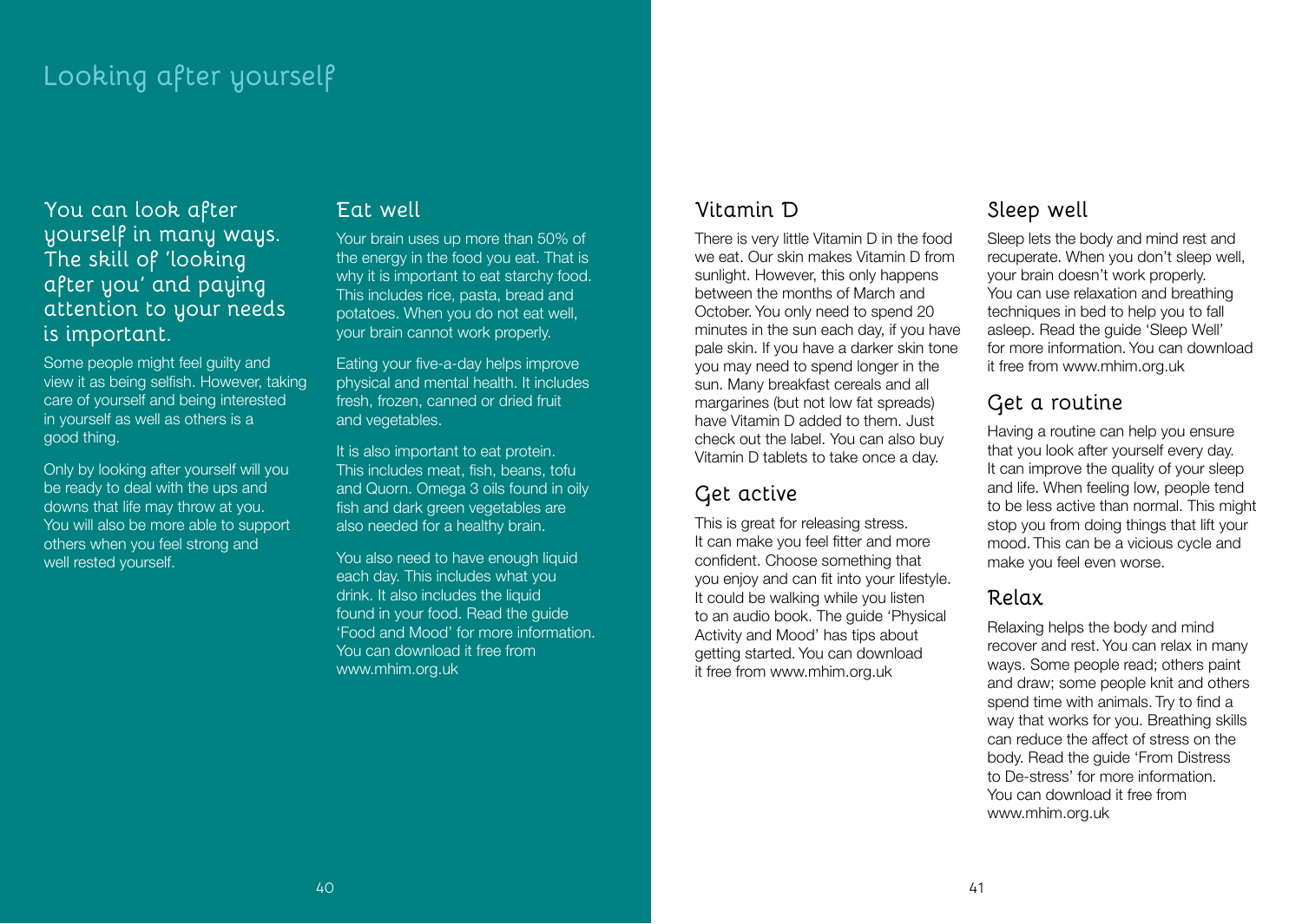#### **Connect**

Building bonds with people can help you feel supported. It can also allow you to feel closer to others. We have always lived together in groups. Having a good set of friends and family can improve your wellbeing.

### **Give**

This is about doing something nice for others. Helping others can make you feel good about yourself. It will make them feel good too. It could be as simple as smiling at a stranger or holding a door open for someone. You could help a neighbour or friend. You could even do random acts of kindness. It can feel great to volunteer at a local community group or charity. You could meet new people, learn new skills and gain valuable experience.

### **Keep learning**

Learn or rediscover skills. It builds confidence and esteem. You will feel more able to cope with life.

#### **Take notice**

Noticing the world around you can put things in perspective and brighten your day. Often we can go around in autopilot and miss the little things that could improve our mood. Keep an eye out for rainbows, architecture and nature!

### **Ask for help if you need it**

Don't be ashamed to ask for emotional or practical help and support when you need it. We all need help sometimes. Seeking help early can prevent problems getting worse. It's a sign of strength, not weakness.

## **Looking after yourself Getting help and treatment**

### **Your GP**

If you think you may be anxious, your GP is the best person to talk to in the first instance. Write down your doctor's name, address and contact number here:

### **Accident and emergency**

You can go to A&E if your mental heath worsens to crisis point. Write down the address of your nearest A&E here:

### **Other people who can help**

Other people may be able to help you including your family and friends. Write their names and numbers here: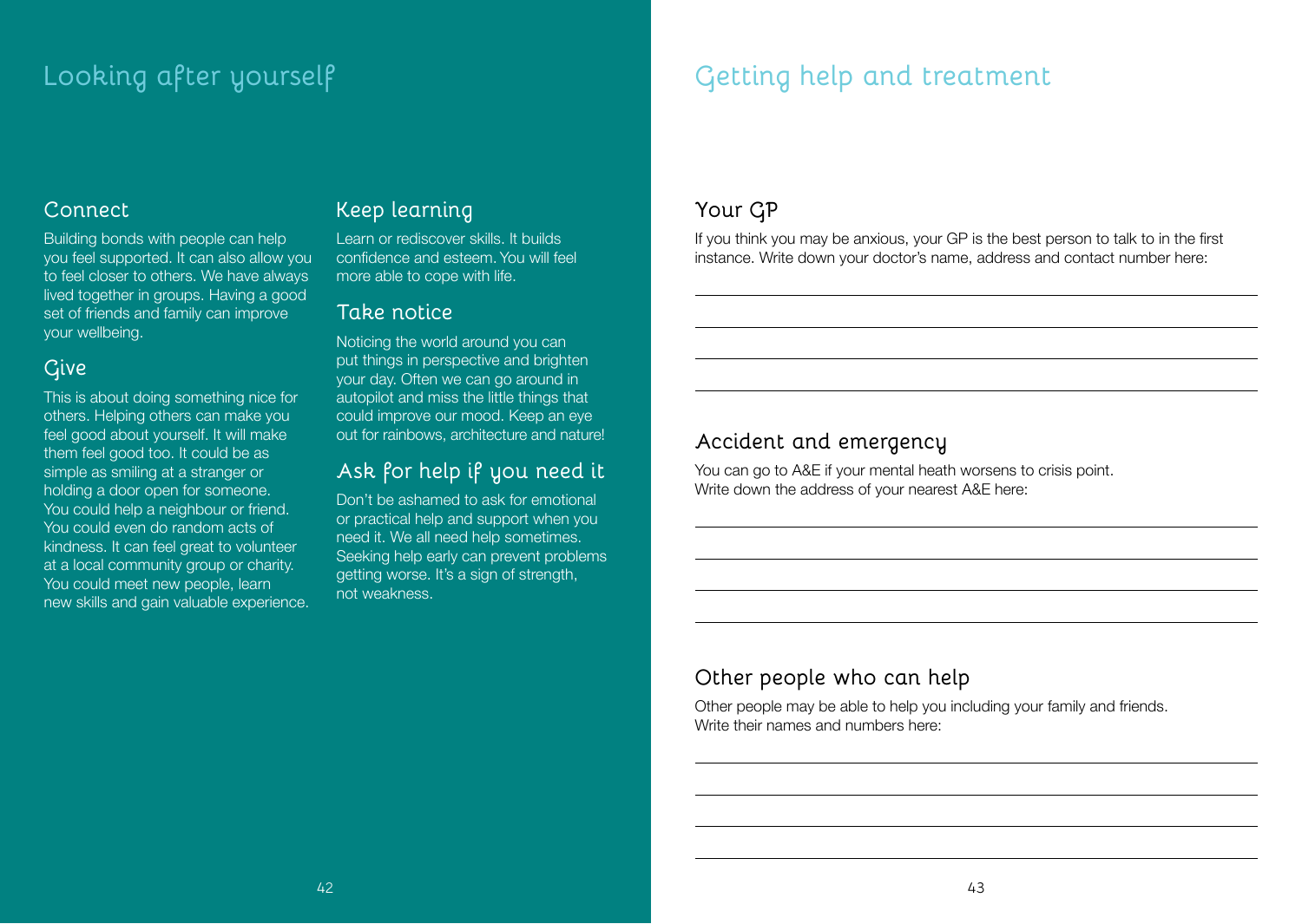# **Beat it**

#### **Practice, practice, practice…**

Things are not going to change overnight. It can be a challenge to make changes to the way you have But, with practice it will become easier and easier. In the end, the changes will feel like second nature as you get used to them.

There is a lot of information in this guide. It might be useful to read it more than once. Try each technique a few times and keep practising the ones that you find useful.

Do not expect too much too soon. It may take some time for you to change the way you think and feel. It is a bit like learning to walk as a toddler. We all fall over at first. You will have banged your head and grazed your knees quite a few times. Luckily, despite these setbacks, you kept going and eventually learnt to walk. It didn't happen overnight. It took time and practice. It is the same for overcoming anxiety. It is not going to happen straight away. But, it will be worth it in the end.

After a while, it is useful to go back and check your anxiety checklists. You will be able to see if there have been any changes.



### **Coping with setbacks**

Everyone has setbacks. Life is like that! The trick is to find ways to cope with them. When they do occur, remember that it happens to everyone. It does not mean that you have failed, so it is important not to give yourself a hard time. If you do start to think things like 'I'm a failure', you can use the 'Demand evidence' section of this guide from page 25 to challenge your thoughts.

When you have a setback, try to remember that you are not back to square one. It can be easy to forget about all the progress you have made. Try to see it as a chance to learn something new. We often learn more from things when they don't go quite right compared to when they go smoothly. Take some time to reflect on what has happened. Try to understand why it has happened and what you can learn from it. You may be able to find a pattern to what is going on.

You can learn to recognise your warning signs and prevent setbacks.

### **Warning signs include:**

- Lots of things going on in your life
- Changes in your mood: feeling low, angry, upset, wound up
- Changes in your thinking: negative thinking, unhelpful thinking styles, giving yourself a hard time
- Feeling overwhelmed
- Becoming more irritable and argumentative
- Changes in your body: feeling more tired, headaches, aching muscles
- Changes in what you do: doing fewer enjoyable things, avoiding people and places, being less active

Once you can recognise your warning signs, you can do something to deal with them so things don't get worse. You could even come up with your own survival guide with a plan to deal with each warning sign.

Finally – don't give up! Overcoming anxiety takes time and practice. It may take some time to notice an improvement. It is worth taking some time each month to look at the progress you have made.

It is important to remember that anxiety and worry are part of everyday life. You are not going to get rid of them completely. By persevering, you will be able to manage the impact it has on your wellbeing.